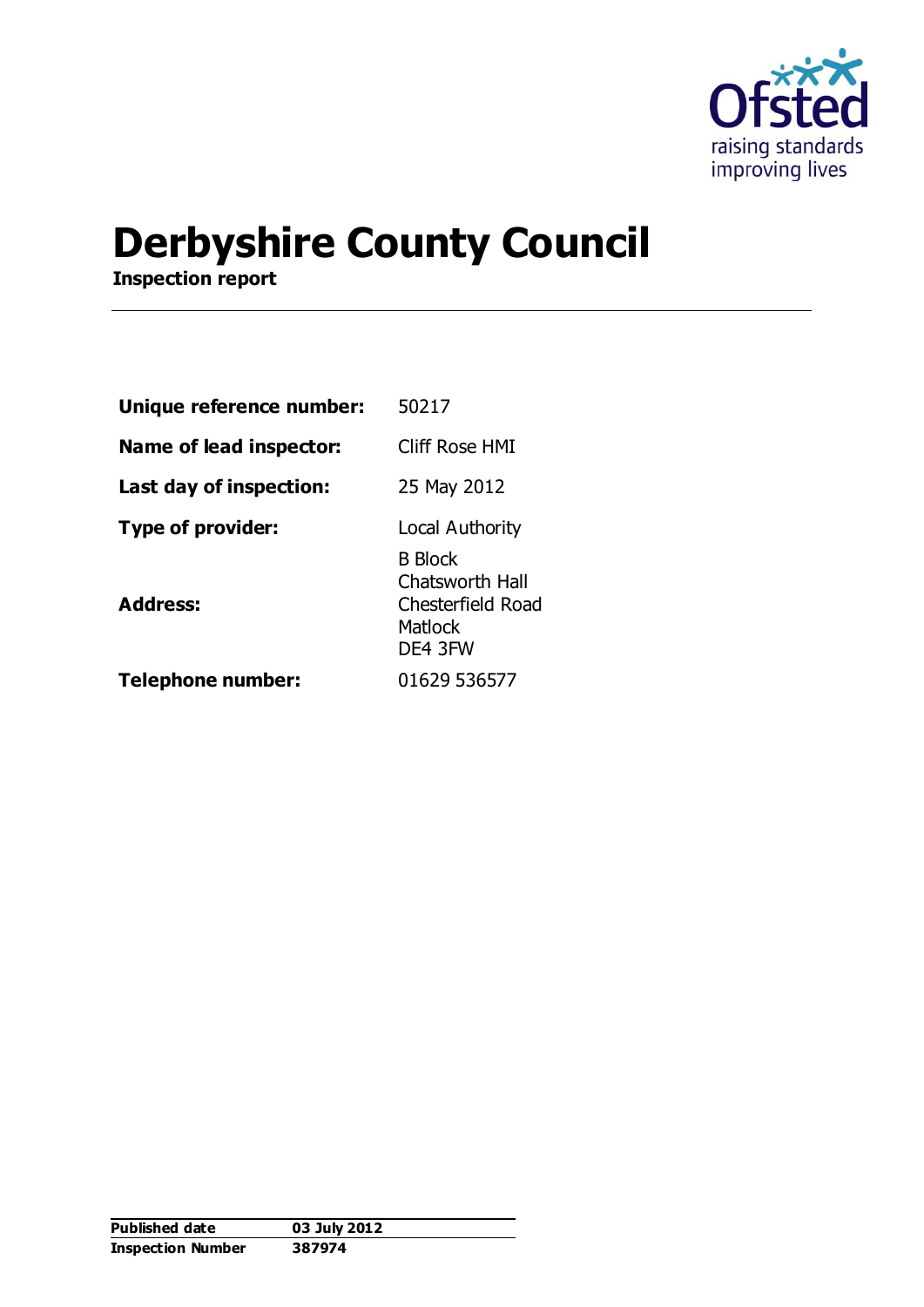# **Information about the provider**

- 1. The Skills Funding Agency funds Derbyshire County Council to provide learner responsive, employer responsive and adult and community learning. Derbyshire Adult and Community Education Service (the service), manages the provision, which is part of the council's children and younger adults directorate. The head of service reports to the assistant director, schools and learning. The service underwent a large scale restructuring in 2011. The head of service now receives support from a senior manager as lead for each strand. Area managers, programme managers and curriculum leads provide operational management.
- 2. The service provides 2,600 classes with approximately 30,000 enrolments per year. The provision includes all 15 subject areas and family learning. The largest vocational enrolments are in information and communications technology and Skills for Life. Over two thirds of the provision is non-vocational. The service offers programmes in 23 main centres and 100 outreach venues throughout the county. It employs around 400, mainly sessional, tutors.
- 3. Derbyshire has 17 areas within the 10% most deprived areas in England and a further 60 within the 20% most deprived. Across the county 5.3% of the population is from a minority ethnic background, however in some areas in the county these groups account for 25% of the local population.
- 4. In 2011/12, up until the time of this inspection, the service had 280 learners working toward qualifications for employment, 5,299 learning for qualifications and 9,439 learning for personal and social development.
- 5. The service does not deliver training on behalf of other providers nor does it sub-contract to other providers.

| <b>Type of provision</b>                        | Number of learners in 2010/11 |
|-------------------------------------------------|-------------------------------|
| <b>Provision for young learners:</b>            |                               |
| Further education (16-18)                       | 219 part-time learners        |
| Foundation learning                             | 64 full-time learners         |
| <b>Provision for adult learners:</b>            |                               |
| Learning for qualifications                     | 4,712 part-time learners      |
| Learning for social and personal<br>development | 12,014 part-time learners     |
| <b>Employer provision:</b>                      |                               |
| Train to Gain                                   | 404 learners                  |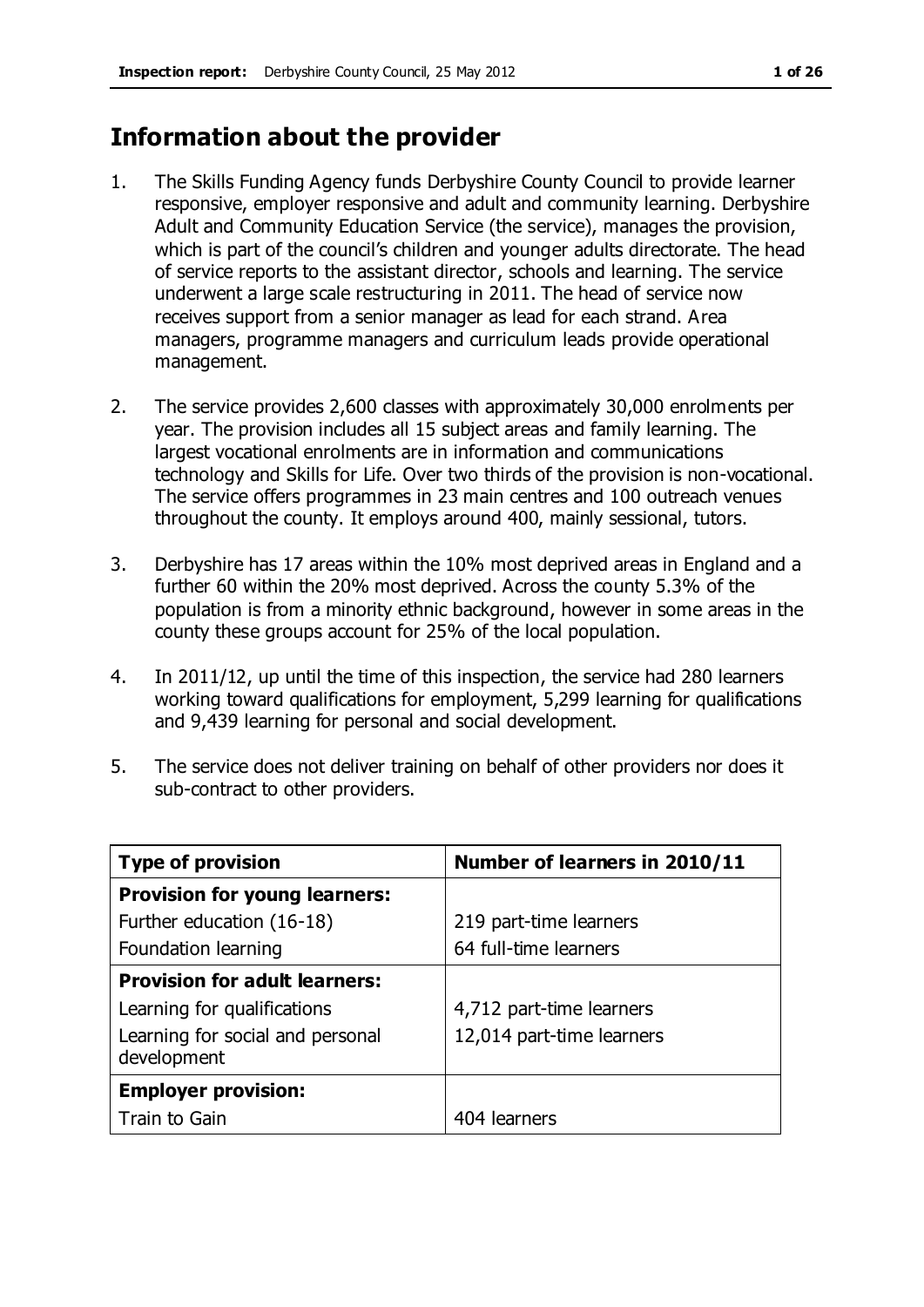# **Summary report**

Grades: 1 is outstanding; 2 is good; 3 is satisfactory; 4 is inadequate

### **Overall effectiveness of provision <b>Grade 2**

|  | Capacity to<br><b>improve</b> |  |
|--|-------------------------------|--|
|--|-------------------------------|--|

|                                                                     | Grade |
|---------------------------------------------------------------------|-------|
| Outcomes for learners                                               |       |
| Quality of provision                                                |       |
| Leadership and management<br>Safeguarding<br>Equality and diversity |       |

| Learning for qualifications in employment | Grade |  |  |
|-------------------------------------------|-------|--|--|
|                                           |       |  |  |
| Apprenticeships and Train to Gain         |       |  |  |

| <b>Learning for qualifications</b>                 | Grade |  |  |
|----------------------------------------------------|-------|--|--|
| Information and communication technology for users |       |  |  |
| Foundations for learning and life                  |       |  |  |

| Learning for social and personal development | Grade |
|----------------------------------------------|-------|
| Sport, leisure and recreation                |       |
| Crafts, creative arts and design             |       |
| Family learning                              |       |

# **Overall effectiveness**

6. Most provision, including the provider's capacity to improve and in all three strands are good. Learners on courses leading to a qualification attain these awards at a rate comparable to the national average. Learners on the new apprentice programme are making good progress towards their qualifications. Those on non-accredited courses achieve their objectives well. Learners on all courses enjoy their programmes. They gain in confidence and improve their social and communication skills. Most benefit from making improved choices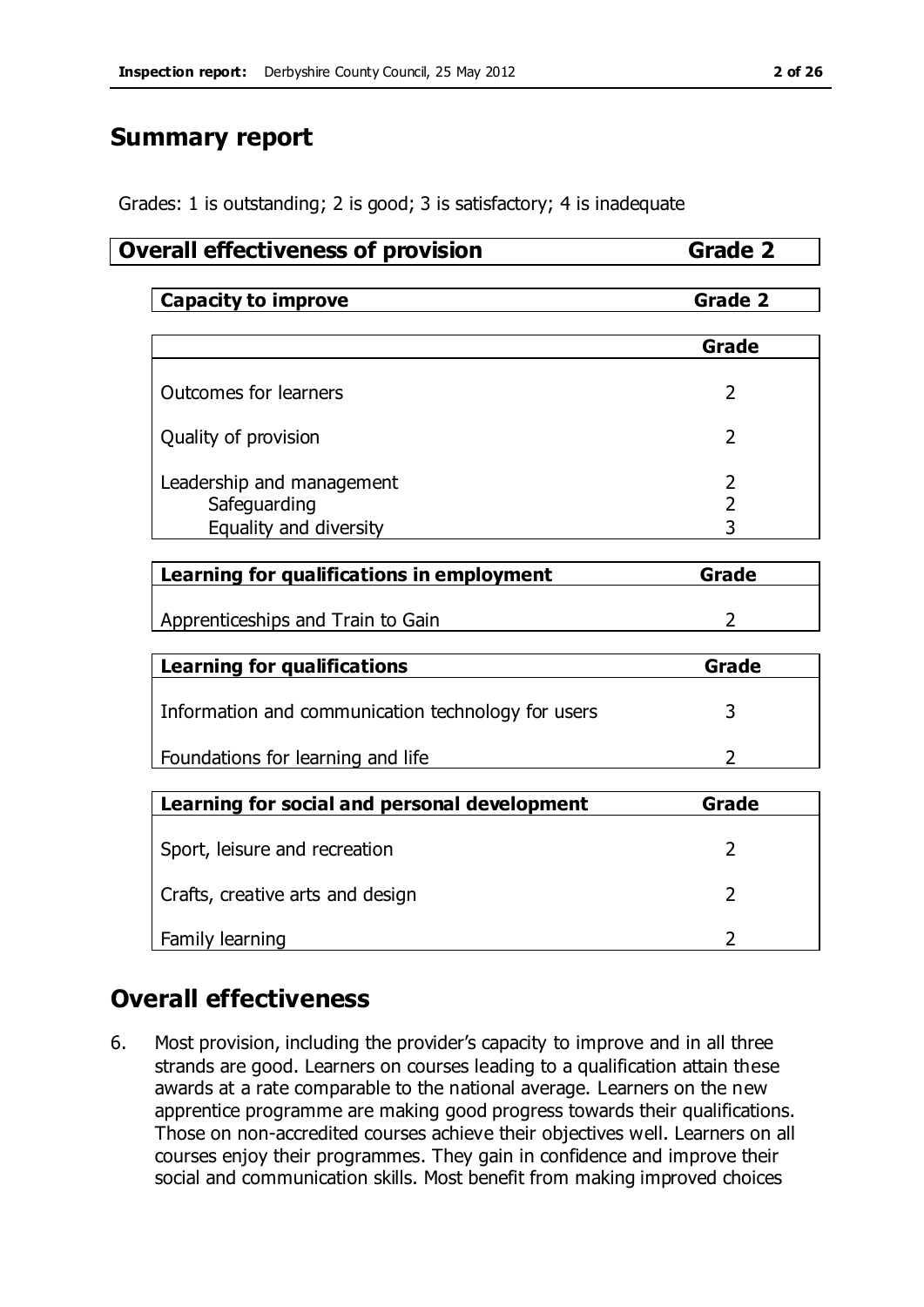about their health and lifestyles. Individual learners make good use of their new skills to contribute to their communities.

- 7. Teaching and learning are mostly good. High standard and in a minority of cases excellent resources support teaching and learning, although a few rooms are cramped. The service meets the needs of learners, community groups and partner organisations well through a varied range of courses at centres across the county at different times of the day. Learners receive good support in class and for their wider needs. Information and advice are good and ensure that the majority of learners enrol on the most appropriate course and level.
- 8. Management is good at all levels. The service is driving forward further improvements and efficiencies. It is committed to sustainability and helps lead this for the rest of the council.

# **Main findings**

- Success rates for learning for qualifications in employment are rising and are above national averages. Learners complete their qualifications within the expected time. Overall success rates for learning for qualifications are rising slowly but remain below the national average. Success rates for non-accredited provision are high and rising, but the service has too low a success rate threshold for assessing individual learner's achievement.
- Learners enjoy their programmes. In addition to subject skills and knowledge, they gain in confidence, acquire better social skills and improve their selfesteem. Most learners progress within programmes and to other provision with the service or elsewhere or they move on to voluntary or paid employment. Provision in several programme areas also affects learners' physical and mental health positively.
- Many past and current learners make good contributions to their communities. These include setting up community craft groups, acting as community learning champions, organising community events and celebrations or acting as volunteers using the skills they have gained to support local organisations. One group has received training as part of a project to interview and engage other hard-to-reach new learners.
- Teaching and learning are good. Teachers plan lessons well ensuring they meet learners' needs. A wide variety of tasks maintains learners' interest and challenges them to make good progress. Assessment is thorough. Teachers monitor learners' progress well and most learners have clear targets to help them to move to the next stage. Training in work-based learning effectively links theory and practice.
- The service meets the needs and interests of users well. The range of courses is broad and available in centres across the county, including areas of economic or social deprivation. A minority of the courses the service offers are unusual in adult and community learning. Flexible enrolment arrangements mean that most learners can start at any time of the year and work at their own pace.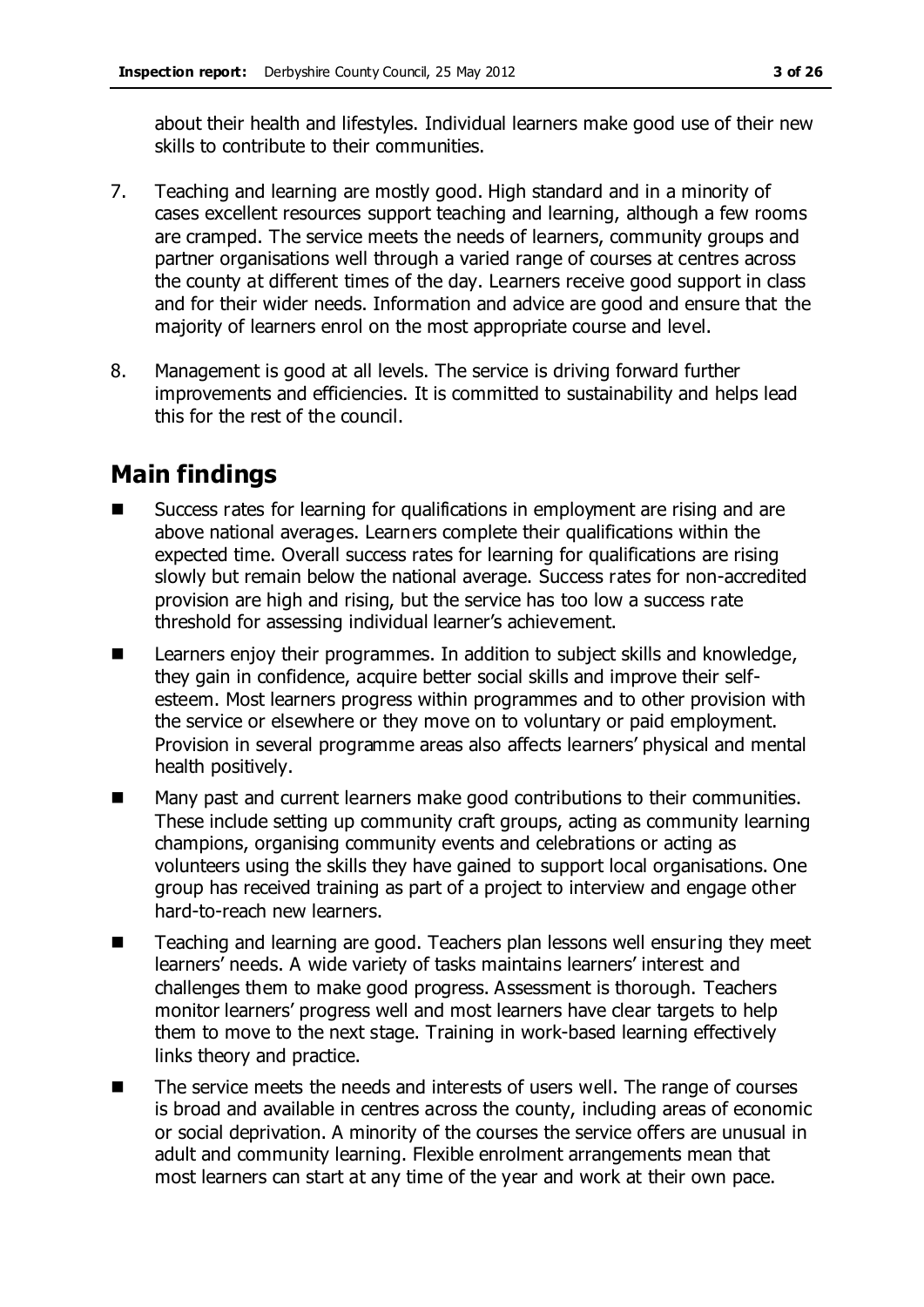- **Partnerships are good. Particularly good use of partnerships helps overcome** barriers to learning or employment. Those learners that are hard-to-reach benefit from innovative partnerships with a range of local services such as the probation service and health service. Many other partnerships result in mutual referrals and in the creation of programmes and resources such as those at the service's eco centre.
- Support for learners is good including the quality and availability of information, advice and guidance. Initial assessment of learners' needs is effective in identifying those learners who require additional support, which the service provides well in most subject areas. However, the extent to which the service measures the impact of its information, advice and guidance and support services is underdeveloped.
- Elected members and senior officers provide clear strategic direction for the service, which reflects both local and national priorities well. The service is well placed as part of the children and younger adults' directorate, which covers all aspects of learning. This facilitates the council's efforts to engage with hard-toreach groups and helps county residents to improve their economic prospects.
- Staff development is good. The service supports staff well with their continuous personal development, encouraging them to gain appropriate teaching qualifications and to improve their teaching through mentoring. It makes good use of action plans following observations of teaching and learning and has recently established a team of 25 tutor development workers. Good communications ensures that staff are kept aware of changes.
- Safeguarding is good. Staff have a good understanding, having completed mandatory training in 2010/11. Both safeguarding and health and safety policies and procedures are comprehensive. The service is currently conducting a programme of staff equality and diversity training. Actions to improve social inclusion have been very successful but the promotion of equality and diversity in teaching and learning sessions is insufficient.
- Self-assessment is central to the service's quality improvement arrangements. Staff engagement is good. Service wide and curriculum self-assessment reports are largely accurate. However, the main report does not focus on the overall quality of provision and a minority of curriculum reports mask differences in performance between subject areas.
- Most resources are good and a minority are excellent. Centres are well equipped. A purpose-built eco centre demonstrates the council's commitment to sustainability through its design and construction and use for teaching traditional crafts, and for training champions to promote sustainability throughout the service and the council.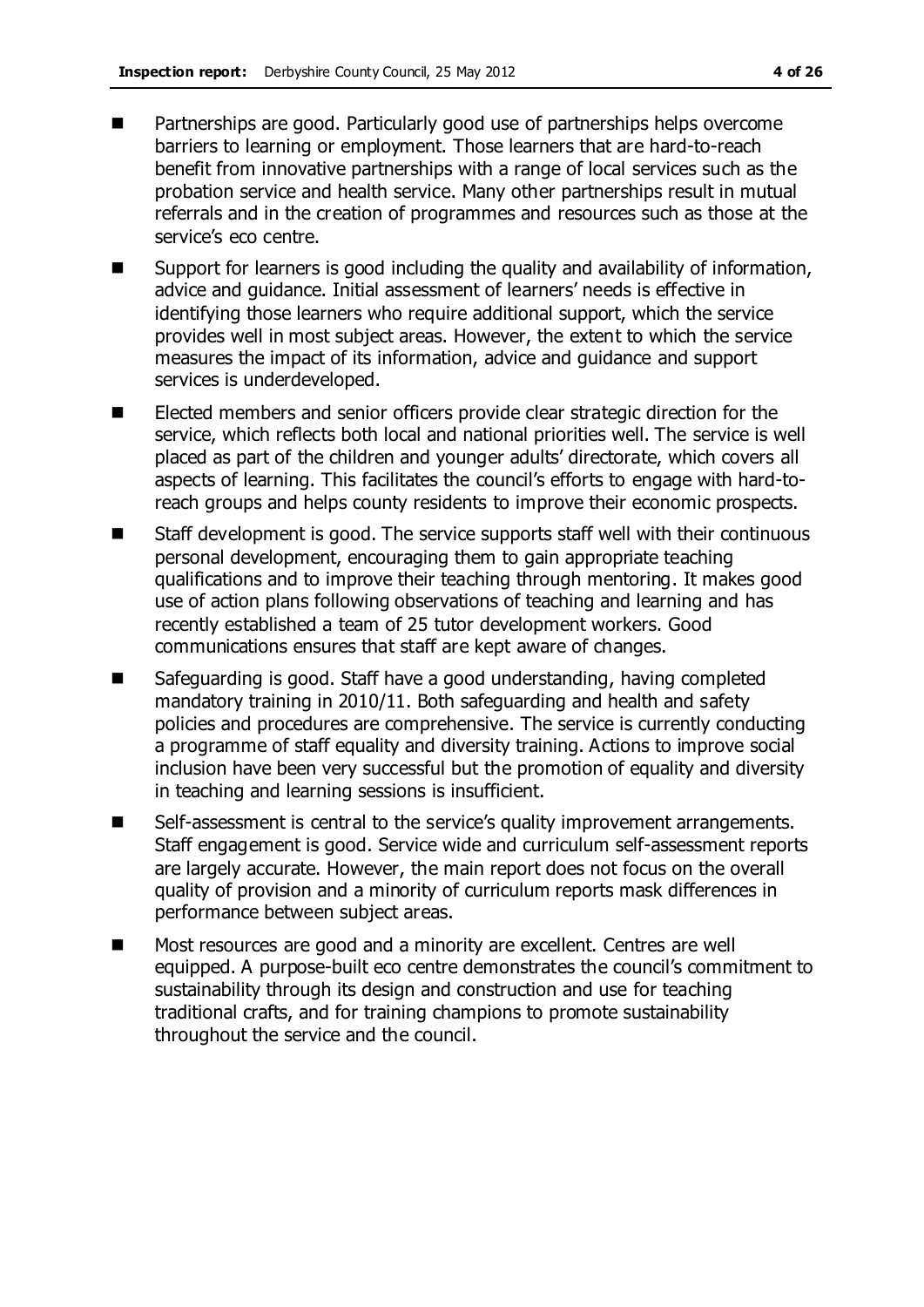# **What does Derbyshire County Council need to do to improve further?**

- $\blacksquare$  Increase overall success rates for learning for qualifications by identifying the reasons for early leavers and taking effective actions to improve retention.
- Improve the effectiveness of providing information, advice and guidance for all areas of provision, as well as that for providing additional learning support, by devising measures to analyse and evaluate the impact of these areas.
- Raise the standard of the promotion of equality and diversity within teaching and learning sessions by providing training for staff to increase their abilities in this area and measuring the impact.

### **Summary of the views of users as confirmed by inspectors**

#### **What learners like:**

- the fun, interesting and relaxed lessons
- $\blacksquare$  the friendly, supportive atmosphere in sessions
- $\blacksquare$  the way tutors listen to learners and value their opinions
- being able to support children with homework
- help in building self confidence
- $\blacksquare$  encouragement to talk about the next steps in learning
- $\blacksquare$  the good standard of teaching
- $\blacksquare$  the way in which learning improves their lives.

### **What learners would like to see improved:**

- **E** a reduction in the time taken to fill enrolment and other forms
- more time for literacy and numeracy classes
- more career guidance to help getting a job
- **I** longer sessions
- more certainty about whether classes will run in the future
- $\blacksquare$  the advertising and circulation of brochures for further classes.

### **Summary of the views of employers as confirmed by inspectors What employers like:**

- the good communication with assessors on learners' progress
- the effective techniques learners have acquired to calm dementia patients
- the outstanding support for both students and employers' staff
- constructive feedback given to learners
- $\blacksquare$  the very responsive courses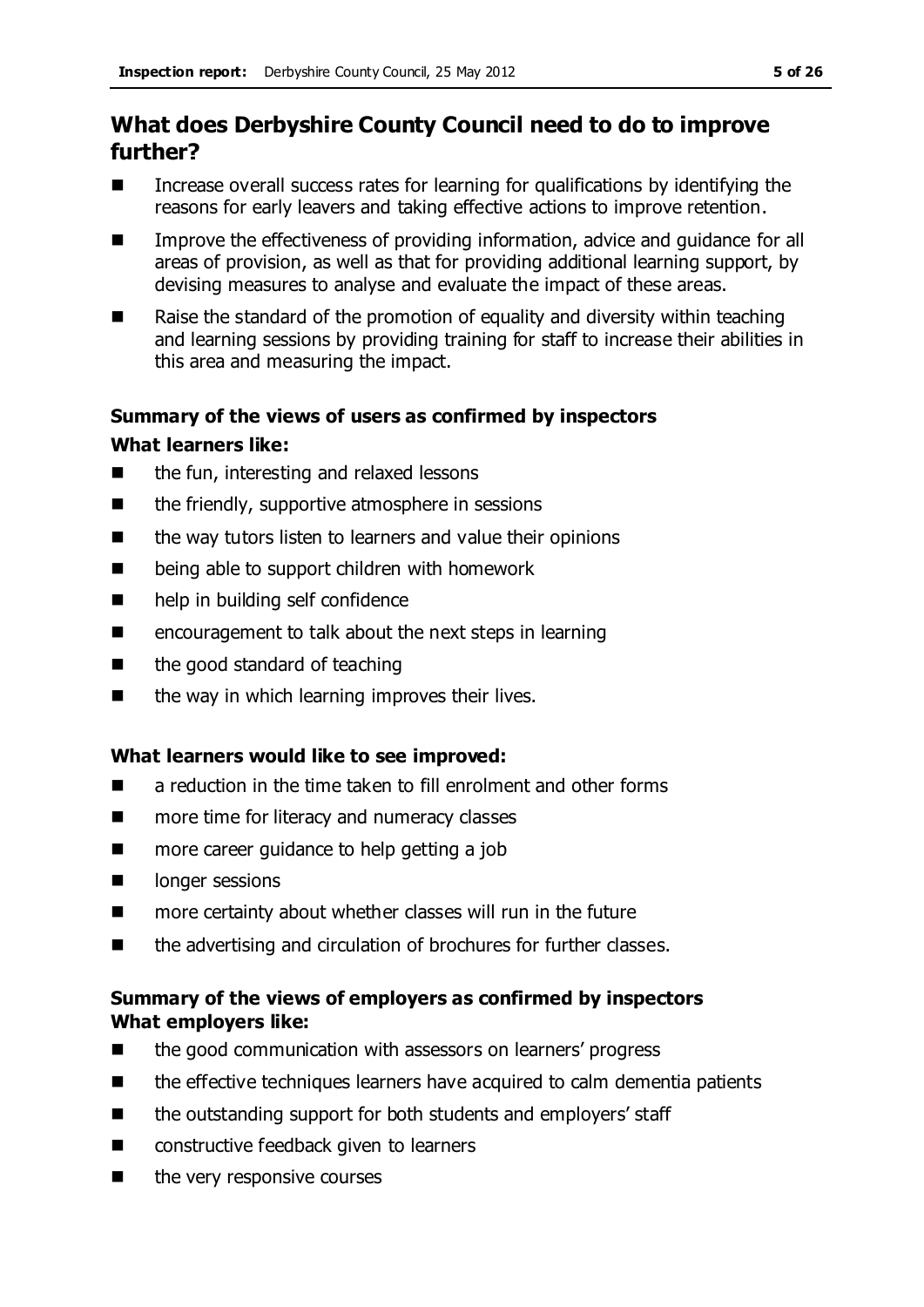- $\blacksquare$  learners' good progress
- $\blacksquare$  the efficient way courses meet personal development objectives.

### **What employers would like to see improved:**

- **less paperwork**
- **n** more consistency in the standard of tutors
- $\blacksquare$  better car parking at centres.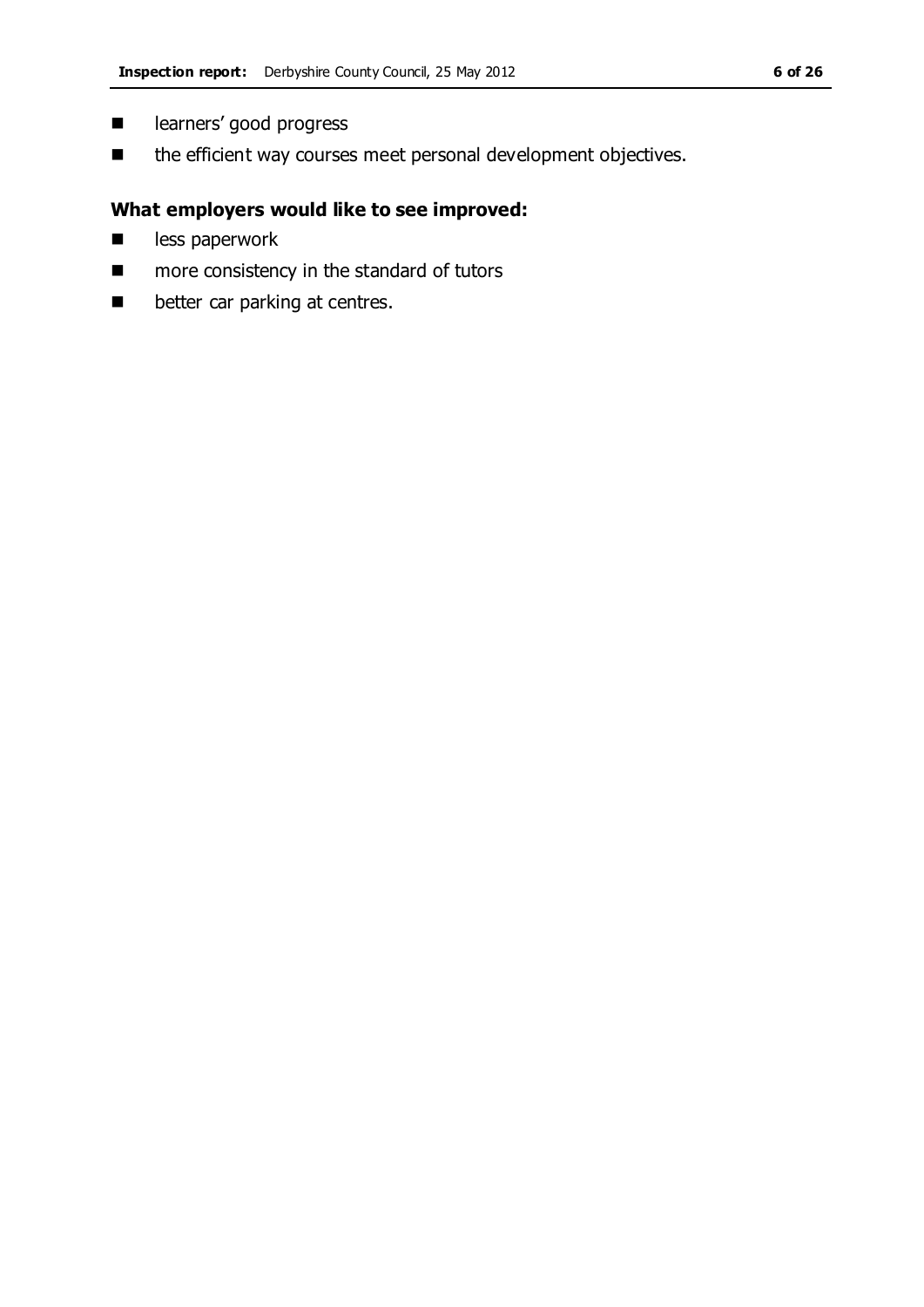# **Main inspection report**

# **Capacity to make and sustain improvement Grade 2**

9. The provider has a sound track record of sustained improvement. It has maintained the good provision from the last inspection. Success rates in all three strands of the provision show rising trends. Senior managers have a clear vision including the key aim of providing excellent provision for learners. Strategies to engage hard-to-reach groups are proving very effective and reflect both local and national priorities. Self-assessment is at the heart of quality improvement measures. The self-assessment report is largely accurate and the associated quality improvement plans aim to resolve appropriately identified areas for improvement. The provider has recently undergone a major restructure to ensure that management and other staff levels are sufficient to carry out its plans for further improvement. Elected members and senior officers in the council monitor the provision closely.

# **Outcomes for learners Grade 2**

- 10. Success rates in all three strands of learning are rising. In the largest strand, learning for social and personal development, they are high at 95%. However, the threshold for achievement is low at 60% of each learner's objectives and the service currently has no mechanism to measure what the success rate would be if it set a higher threshold. For the other two strands, success rates are satisfactory. In learning for qualifications in employment, they are above the national average and learners are completing within the planned time. In learning for qualifications, success rates remain below the national average. Nearly all learners enjoy their studies and make good progress both within their programmes and in advancing to higher levels.
- 11. In addition to the main skills and knowledge gained from their programmes learners also gain in confidence and social and communication skills. Many progress to voluntary work or paid employment as a result.
- 12. Most learners, particularly those on programmes in sport and leisure, family learning, foundations for learning and life, and child care are able to make informed choices about their own health and well-being and adopt healthy lifestyles with appropriate choices of diet and physical activity. Learners who have a history of mental illness also report that attendance on adult education courses has helped them with their rehabilitation.
- 13. Many learners use their new skills and confidence well to contribute to their communities through voluntary work with community groups and voluntary organisations. They organise events, set up craft groups or act as community learning champions to engage with more hard-to-reach groups and encourage them to enrol in adult education programmes.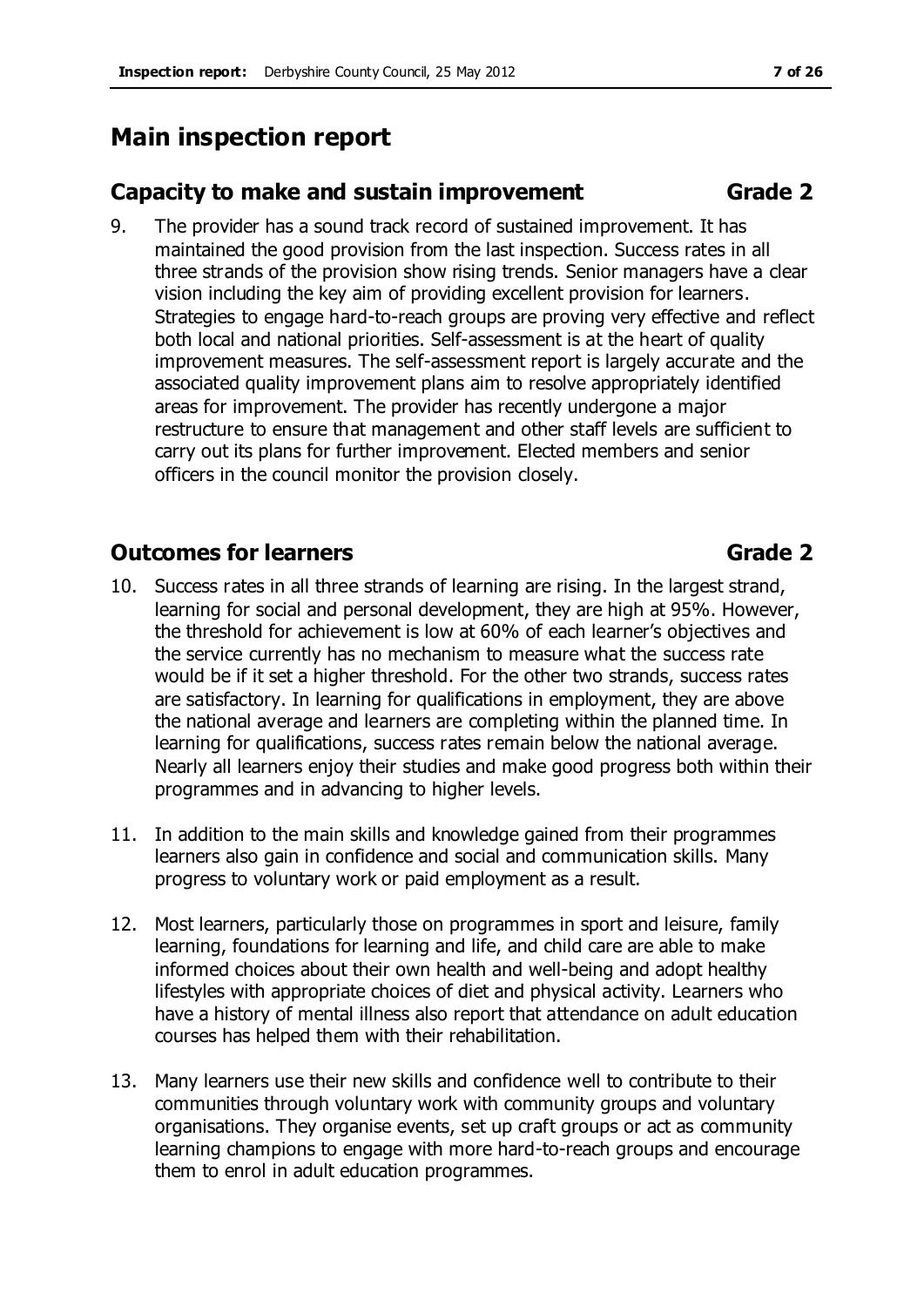# **The quality of provision Grade 2**

- 14. Teaching and learning are good. Good lesson planning helps teachers meet a wide range of learners' individual needs within sessions. The better sessions provide a high level of challenge and learners respond well. Good monitoring and recording of achievements and progress enables most learners to gain a clear understanding of their targets to help them move on to the next stage. In the less successful lessons, a narrow range of activities can adversely affect learning. In a few areas, the recording of achievement and the setting of shortterm targets is inconsistent. Assessment is thorough. Staff mark learners' work promptly and provide helpful feedback. Training in work-based learning is good, effectively linking theory and practice. The service has effective arrangements to improve teaching and learning. It accurately assesses the quality of teaching and learning and ensures that appropriate professional development occurs where it can have the greatest impact.
- 15. Partnerships are good overall. The service makes particularly good use of partnerships to help people overcome barriers to learning or employment. Highly effective multi-agency partnerships in family learning support families with significant needs. Similarly, effective partnerships with children's centres and Primary Care Trusts enable learners to acquire skills in literacy and numeracy. In a few subject areas, involvement with partners is less well developed than in others.
- 16. Support for learners is good. The quality and availability of information, advice and guidance is good. Learners receive helpful and timely advice and guidance. Management of information, advice and guidance changed last year and the service is aiming to ensure that a new approach will lead to a better evaluation of the impact of this area. Staff are appropriately qualified and good practice and ideas are shared across the county. Initial assessment of learners' needs is effective in identifying those requiring additional learning support, which is provided well in most subject areas. The service supports learners with particular learning difficulties and/or disabilities well. The service does not measure the impact of additional support on learners' chances of succeeding.

# **Leadership and management Grade 2**

17. The service has a clear strategic direction, which sets itself a target of excellence. Current development plans aim at further improvement of the service, which has undergone a recent restructure with the objective of being more efficient while retaining the same level of provision to users. All managers use data well to monitor performance and set targets. Senior managers, council officers and elected members monitor progress closely and to ensure that the service remains closely aligned with local and national targets. The council has positioned the service within a directorate responsible for all learning activities, where it is well placed to support the council's workforce development and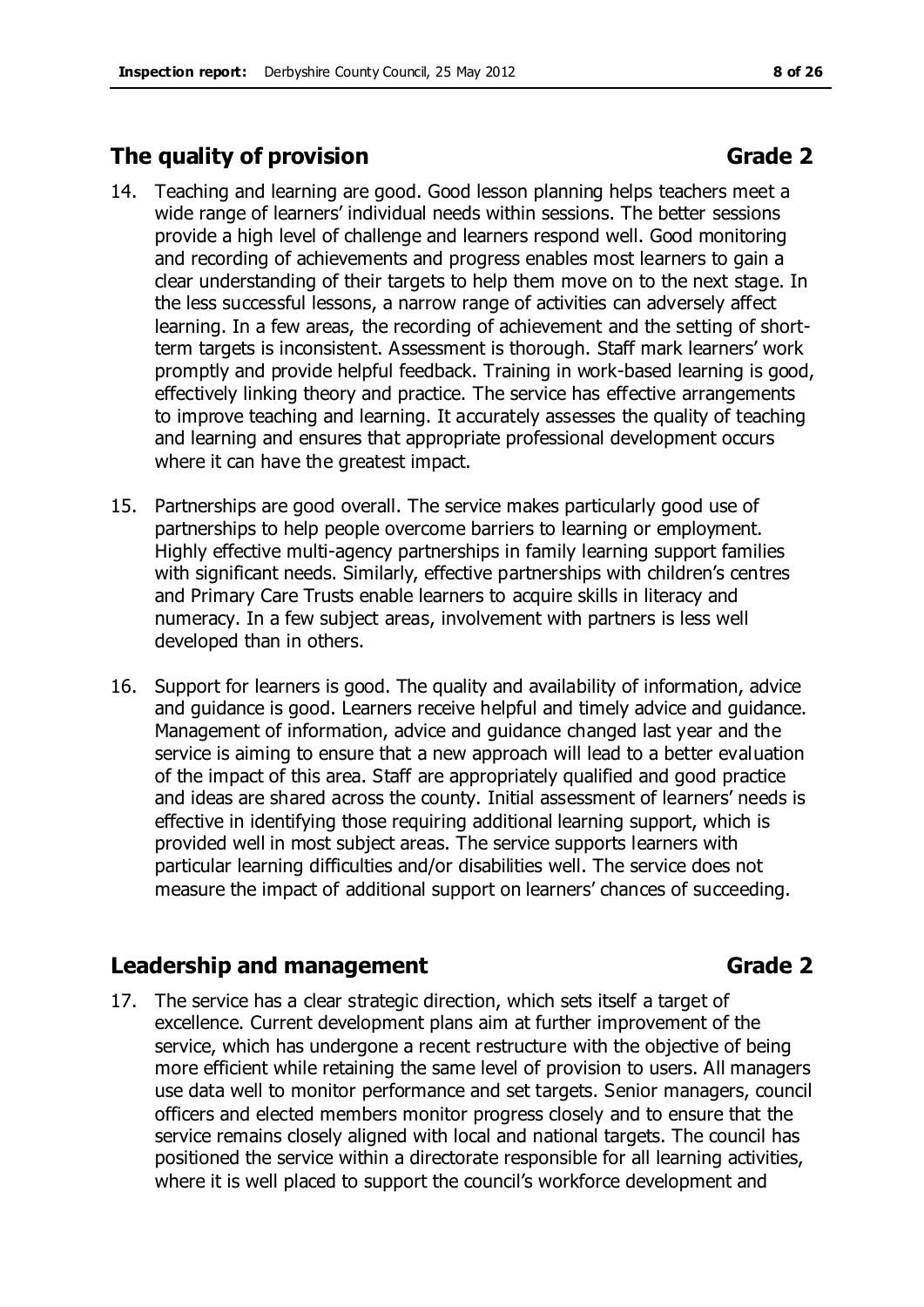wider work-based learning through its relatively new but expanding apprenticeship programmes.

- 18. Staff development is very good. The service and individual staff training plans reflect the service and individual training needs well. Teaching staff receive good support in their continuous professional development. The particularly effective mix of area and programme managers and curriculum leads provide good operational management.
- 19. Safeguarding is particularly good. The service has a close relationship with both the child protection and vulnerable adult safeguarding boards. Policies and procedures are comprehensive, up to date and reviewed annually. All staff have recently undertaken mandatory relevant safeguarding training. Designated officers undergo effective training. Appropriate paperwork of criminal records bureau checks are kept and a reminder system ensures that these are renewed every three years. Staff awareness of safeguarding issues is good. Safeguarding is covered at learners' induction and their understanding and awareness is also good. Health and safety policies and procedures are thorough. Staff pay particular attention to health and safety in teaching and learning sessions. The service appropriately risk assesses all venues and activities.
- 20. The promotion of equality and diversity is satisfactory. Social inclusion is good. The service targets provision at the most deprived areas and groups within the county. Strategies to engage new learners have been very successful. The provider monitors performance data to identify and resolve any achievement gaps between different groups of learners. However, tutors do not sufficiently promote equality and diversity during teaching and learning sessions. This is now being monitored during observations of teaching and learning. It is also part of the staff mandatory training programme on equality and diversity, which about a third of staff had attended before the inspection. Policies and procedures in this area are also comprehensive and well documented. Despite its efforts at recruitment, the ethnic make-up of the provider's staff does not reflect that of the county's population.
- 21. The service engages well with users. Learners' focus groups meet three times per year. Course reviews incorporate the views of learners as well as the tutors' reflections. The service seeks learners' and employers' views through regular satisfaction questionnaires. The extensive partnership network assists the provider to identify gaps in the provision and to engage with communities and hard to reach learners.
- 22. Staff involvement in self-assessment is good. Managers draw on performance data to judge progress. Quality improvement activities take place throughout the year and include robust observations of teaching and learning resulting in individual and service action plans to improve teaching and learning. The selfassessment report is largely accurate and matched most of the inspectors' findings. The associated quality improvement plan aims to resolve the identified areas for improvement and sets realistic targets for further improvement. In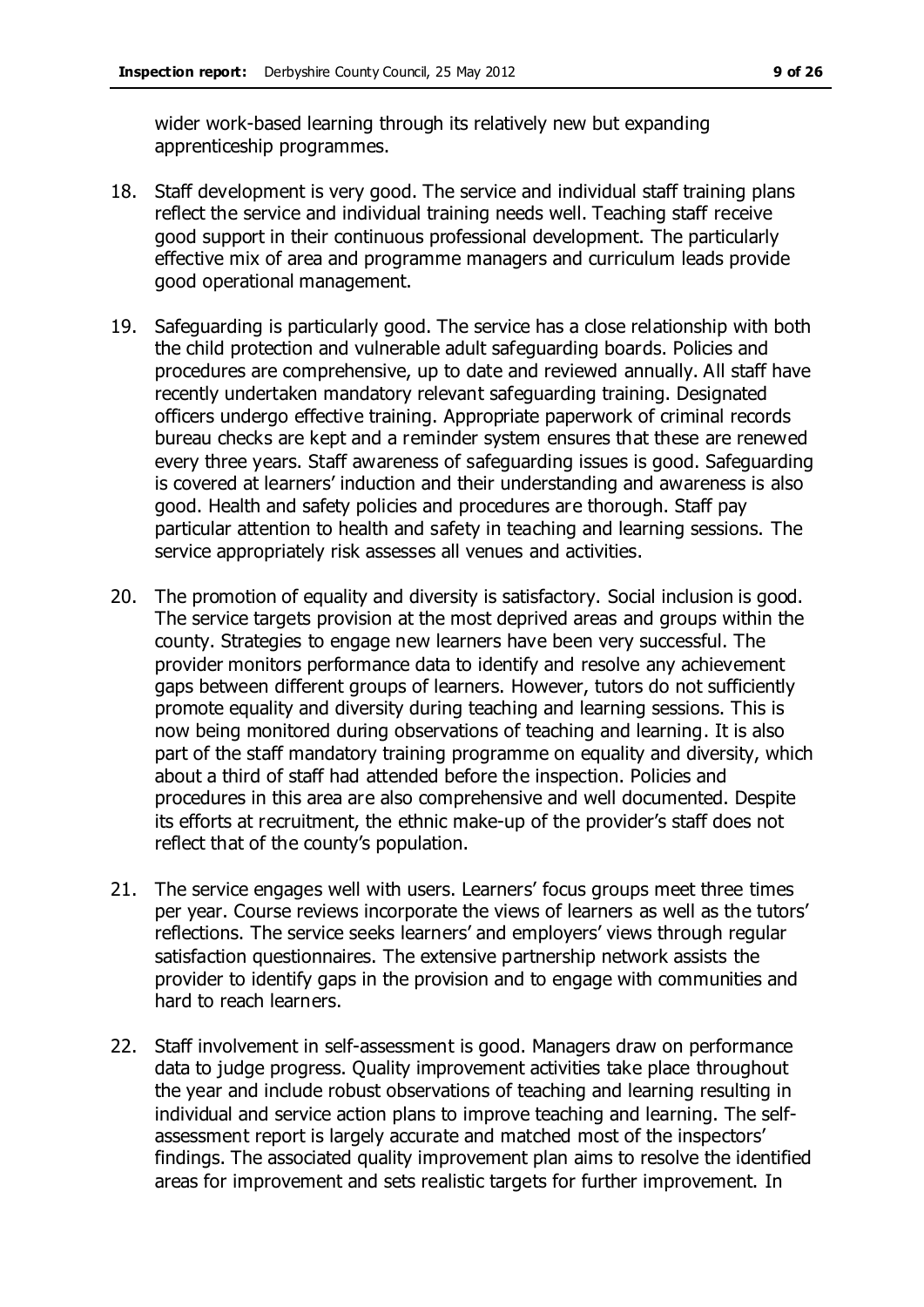order to assist teaching staff to improve the standard of teaching and learning the provider has recently established a team of tutor development workers.

23. The provider uses its resources efficiently and effectively to achieve good value for money. Success rates in the non-accredited provision representing some 70% of the provision are high and the service engages many new learners with little previous successful learning experiences. The recent restructuring has reduced costs without affecting the number of staff directly serving learners. The service has established a unique eco centre using advanced sustainability features in design and construction. It uses the centre to provide courses in traditional rural crafts and to train sustainability champions who seek to further encourage the sustainable management of resources throughout the service and the wider council.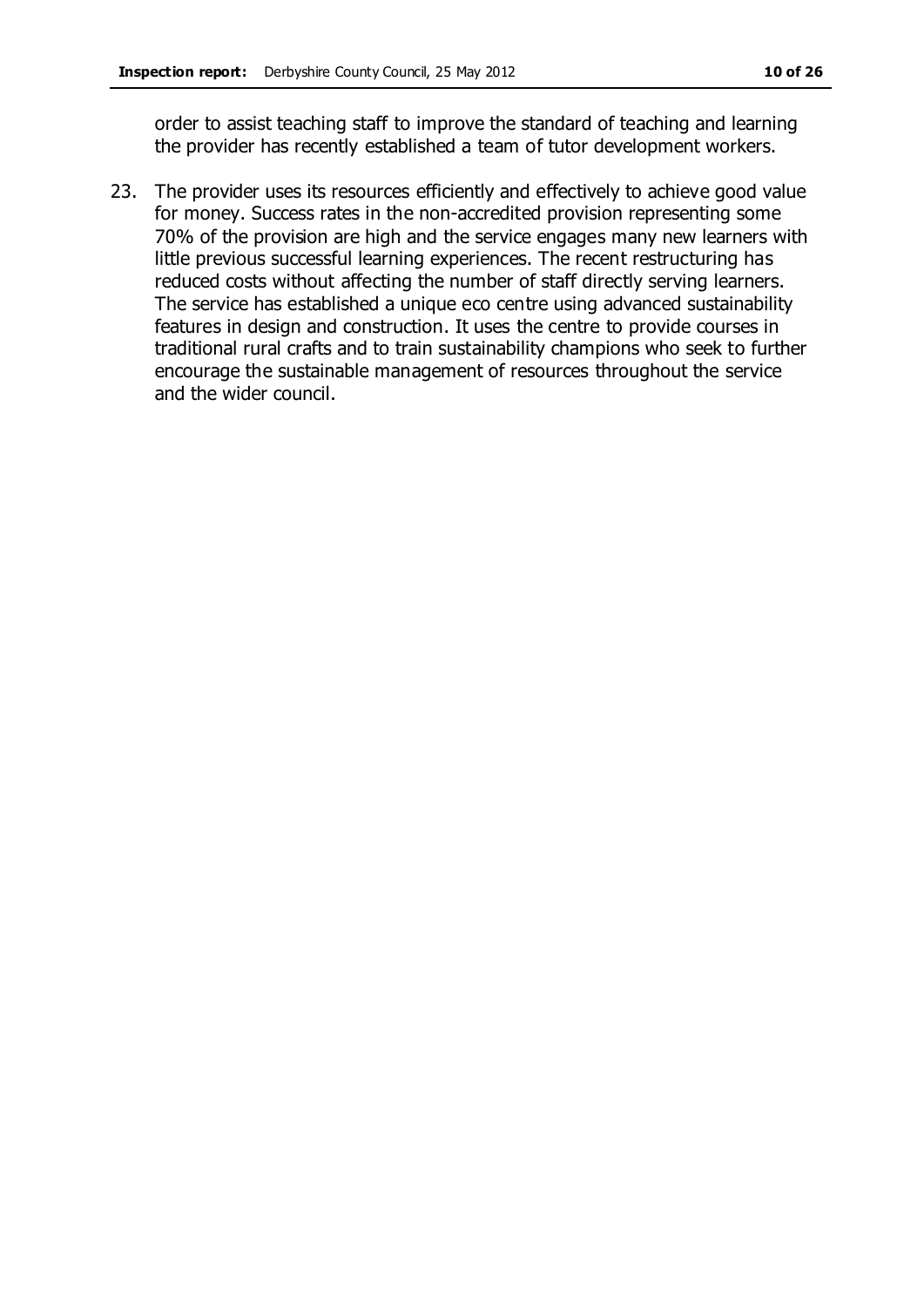# **Learning for qualifications in employment**

**Other learning for qualifications in employment provision considered as part of the main findings but not separately graded:**

## **Apprenticeships and Train to Gain Grade 2**

#### **Context**

24. Currently 66 learners are studying an advanced childcare programme. A further 60 follow advanced programmes in supporting teaching and learning in schools. Some 47 apprentices and advanced apprentices are on business administration, childcare, customer service, teaching support or information technology programmes. Skills for Life programmes have 14 learners. Most learners are female and 3.8% are from minority ethnic groups. Assessment and training takes place in the workplace and at 23 training centres across the county.

- Outcomes for learners are good. Since the last inspection, overall success rates have increased. In 2010/11, the rate was around the national average. The proportion of learners completing by their planned end date has similarly improved and was approximately six percentage points above the national rate. The standard of learners' portfolio work is good. Current learners are achieving well. Progress to higher-level programmes is good.
- Learners acquire a good range of professional skills that enable them to take on a wider range of workplace roles and responsibilities. They make good gains in self-esteem and confidence. Many learners significantly improve their understanding of future career opportunities and acquire skills to support home life activities. They enjoy their learning and participate enthusiastically in sessions. Learners feel very safe.
- Teaching and learning are good. Coaching for individual learners is very effective. Off-the-job training sessions are good. Tutors use a wide range of strategies to develop learners' independent and team working skills, most of whom have not participated in formal learning for a significant period. Tutors very effectively link theory to work practice. They develop learners' understanding and use of key terms and concepts well.
- Thorough initial assessment effectively informs the provision of appropriate learning support. Course assessment is frequent, regular and provided at a time to meet learners' work and personal needs. Learners receive detailed feedback on their performance that helps them achieve. They are aware of the progress they make and the actions needed to improve. Progress reviews are satisfactory and usually include feedback from a workplace supervisor.
- Tutors plan learning suitably and include a range of long and short-term targets. However, the effectiveness of setting short-term targets is inconsistent to aid the monitoring of learners' progress. Not all tutors establish relevant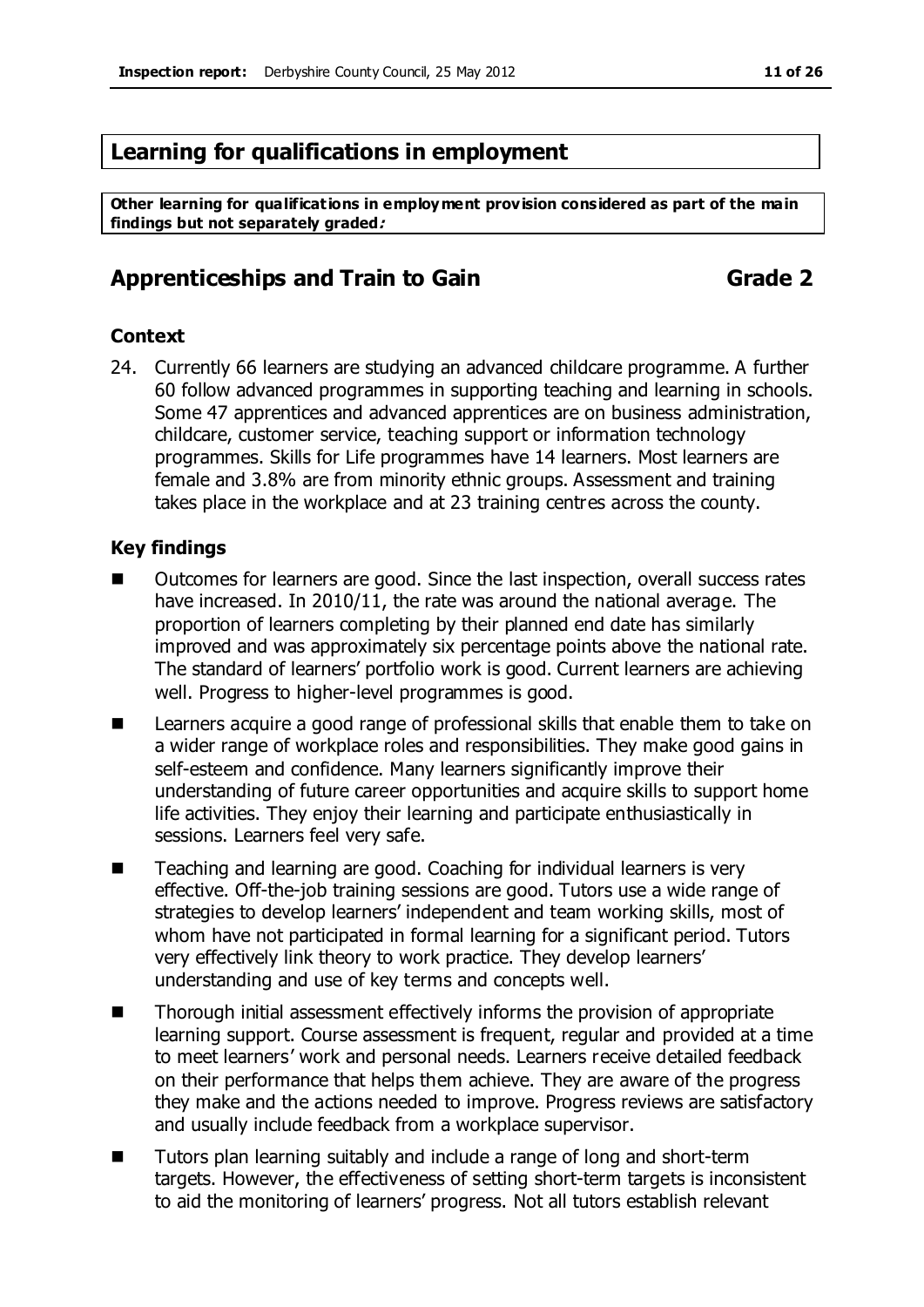milestone targets. Targets are not always sufficiently detailed or time constrained. In a minority of cases, whole group rather than individual targets are set.

- The range of provision is good and includes programmes at levels that focus on learners' professional development and career aspirations. In addition, programmes are relevant to the business needs of sponsoring workplaces. However, the service recognises that links to wider provision is underdeveloped. Training sessions are available at local venues and times to suit learners' work and family commitments.
- Good partnership working within the council makes a valued contribution to professional development of staff. The service links with an extensive range of voluntary organisations and charities to provide updating of skills and training. Through apprenticeships, the council works with a number of employers. However, these links are currently very limited.
- Care, guidance and support for learners are good. Tutors very effectively identify barriers to achievement and support learners to achieve their full potential. Learners receive detailed programme information prior to choosing a preferred course or optional units. Information, advice and guidance are good and particularly effective for those considering a career in early years or as a teaching assistant.
- Leadership and management are good. The service has a clear and wellcommunicated strategy for the implementation and development of its workforce development plan. The operational and performance management of programmes is good. Strategies to increase learners' success rates have been very successful. However, the setting of targets in a minority of programme areas is not fully established or monitored effectively.
- Tutors are well qualified and experienced. They receive effective support from managers who set high standards for staff performance. Staff benefit from participation in a comprehensive programme of training that they use to improve their professional practice for the benefit of learners.
- Safeguarding is good. Learners have effective protection and know how to raise a concern. They have a sound understanding of equality and diversity and demonstrate effective application of their understanding to the workplace and wider community.
- Self-assessment is inclusive and thorough. However, the associated report does not have a full evaluation of work-based learning. Curriculum development plans effectively improve provision. Quality improvement is mostly good and includes robust internal verification. Arrangements for obtaining and using learners' feedback are satisfactory. New employer feedback processes are effective. However, the service has not implemented fully arrangements for the evaluation of work-based learning.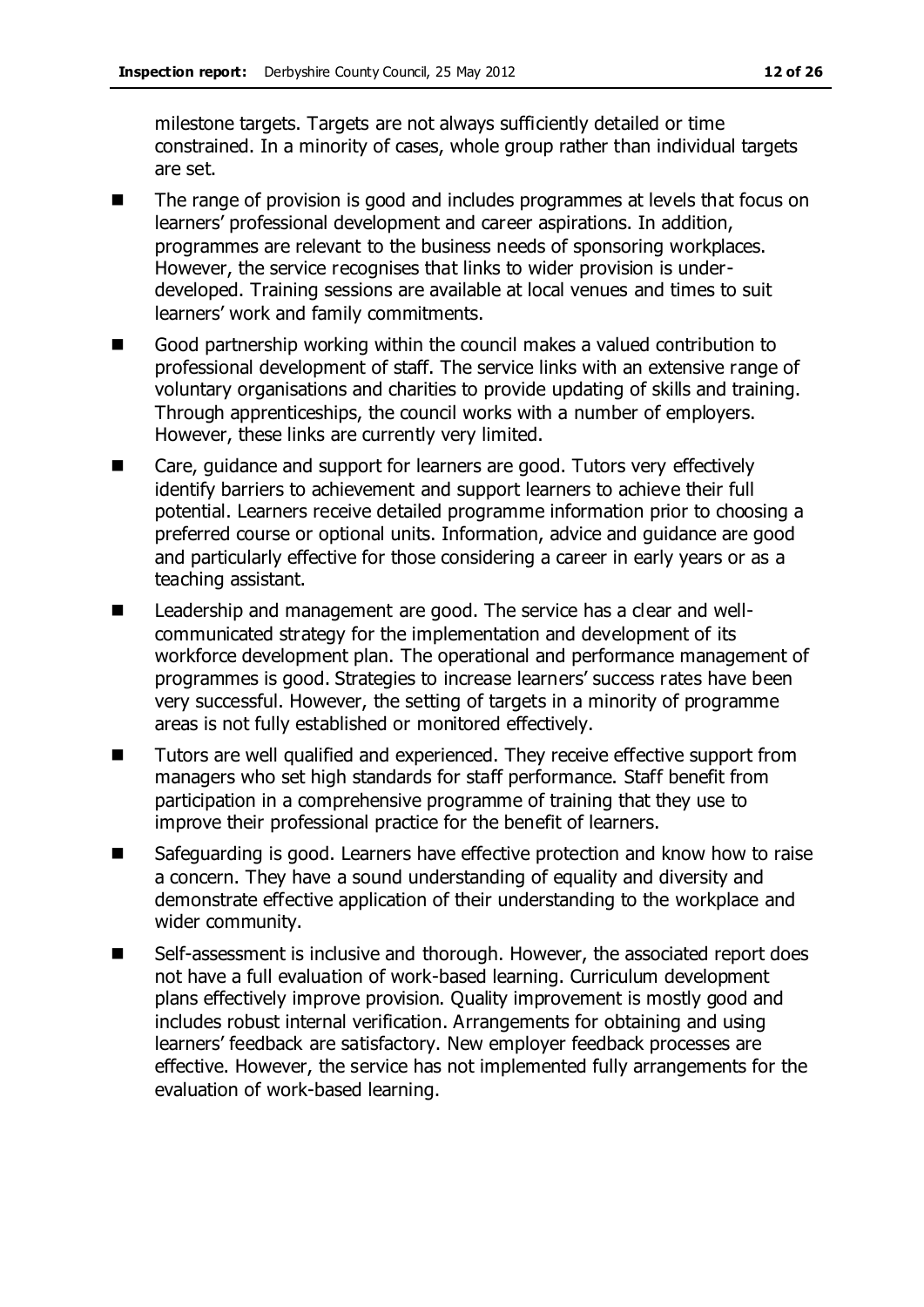- Increase success rates by setting all learners appropriately detailed targets and ensuring the service establishes and effectively monitors challenging targets for all programmes.
- **IMPROVE FEEDBACK processes for all users through a more detailed evaluation of** work-based learning quality during self-assessment.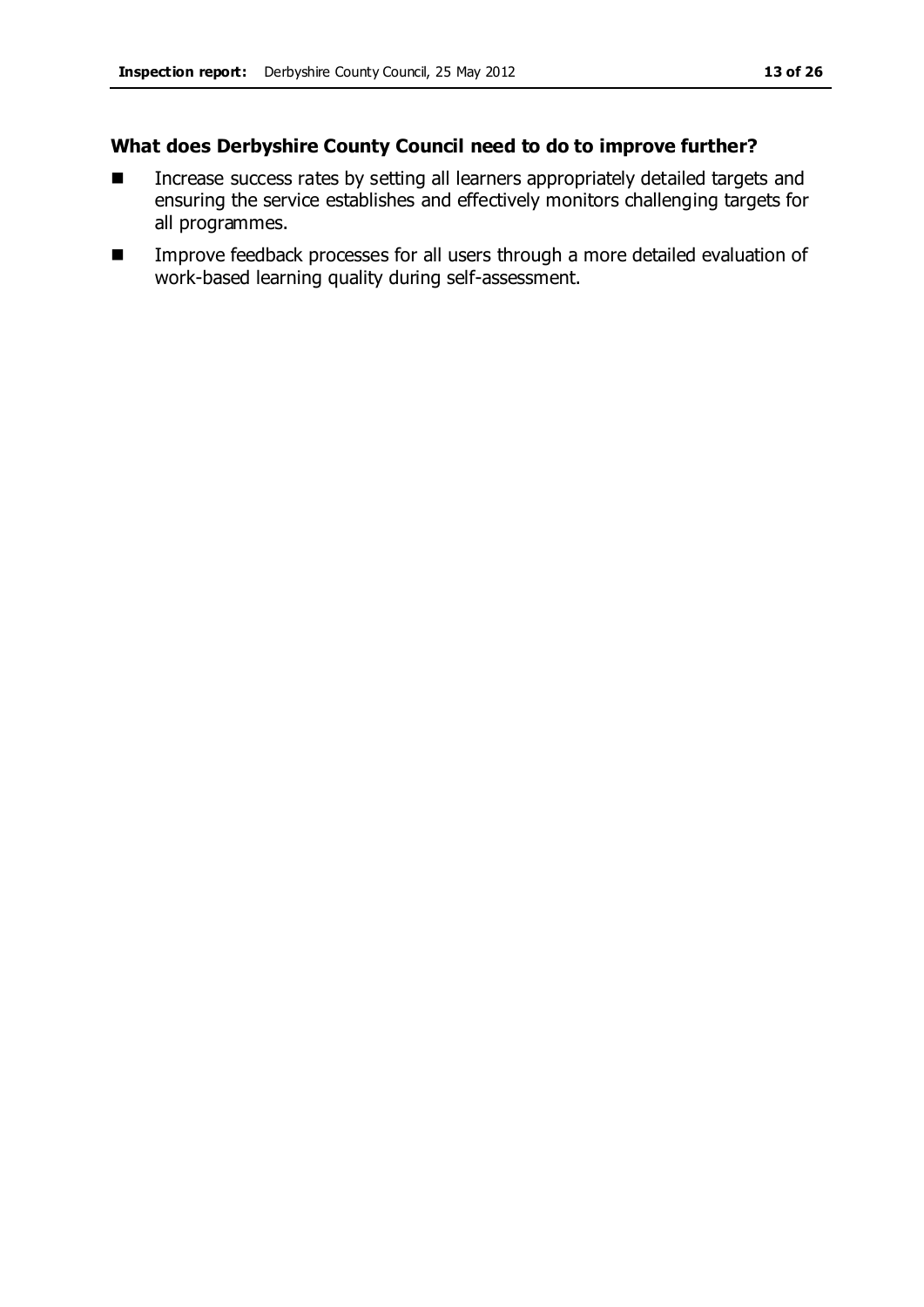# **Learning for qualifications**

**Other learning for qualifications provision considered as part of the main findings but not separately graded: Childcare and personal development, Arts and crafts, Health and wellbeing, Languages, humanities and science, Foundation learning**

#### **Information and communication technology for users Grade 3**

#### **Context**

25. Currently 1,602 learners are on information and communication technology (ICT) for user courses. Of these 33% are at entry level 3, 38% are at foundation level and 29% at intermediate level. Classes are mainly self-paced learning workshops run in the daytime and evening from 23 main centres and three outreach centres. Around 66% of the learners are female, 4% are from minority ethnic groups, 20% have a disclosed disability and 7% have a learning difficulty. Of these, 45 learners receive additional learning support.

- Outcomes for learners are satisfactory. Success rates have increased in the last year and are close to the national average. Learners complete course work to a high standard. They enjoy their programmes and make good progress, often with little or no prior attainment. They gain confidence and develop a good range of useful ICT skills. Most progress rapidly to higher level qualifications and use their new skills to improve their employment opportunities.
- Learners feel safe. They have a good understanding of health and safety and adopt safe working practices. Learners are confident that the service will deal with their concerns effectively and they speak positively about the welcoming and respectful environment. Induction covers internet and personal safety well. A minority of learners use their new ICT skills to produce useful leaflets and posters for their communities.
- Teaching, training and assessment are good. Tutors are experienced and adopt appropriate teaching and learning methods that allow learners to build confidence, develop skills and extend their understanding. Learners speak positively about the effectiveness of the teaching resources that prepare them well for unit tests. Assessment practice is good. Feedback on assignments is timely, constructive and informative.
- $\blacksquare$  Initial assessment is satisfactory. Staff use it appropriately to identify the correct level of learning programme and additional learning support needs. Learners use individual learning plans well to record completed work. However, their use by tutors to set targets, review progress and to plan learning is inconsistent.
- **Programmes meet the needs and interests of learners well. Learners have a** clear understanding of the courses and levels and they progress to higher-level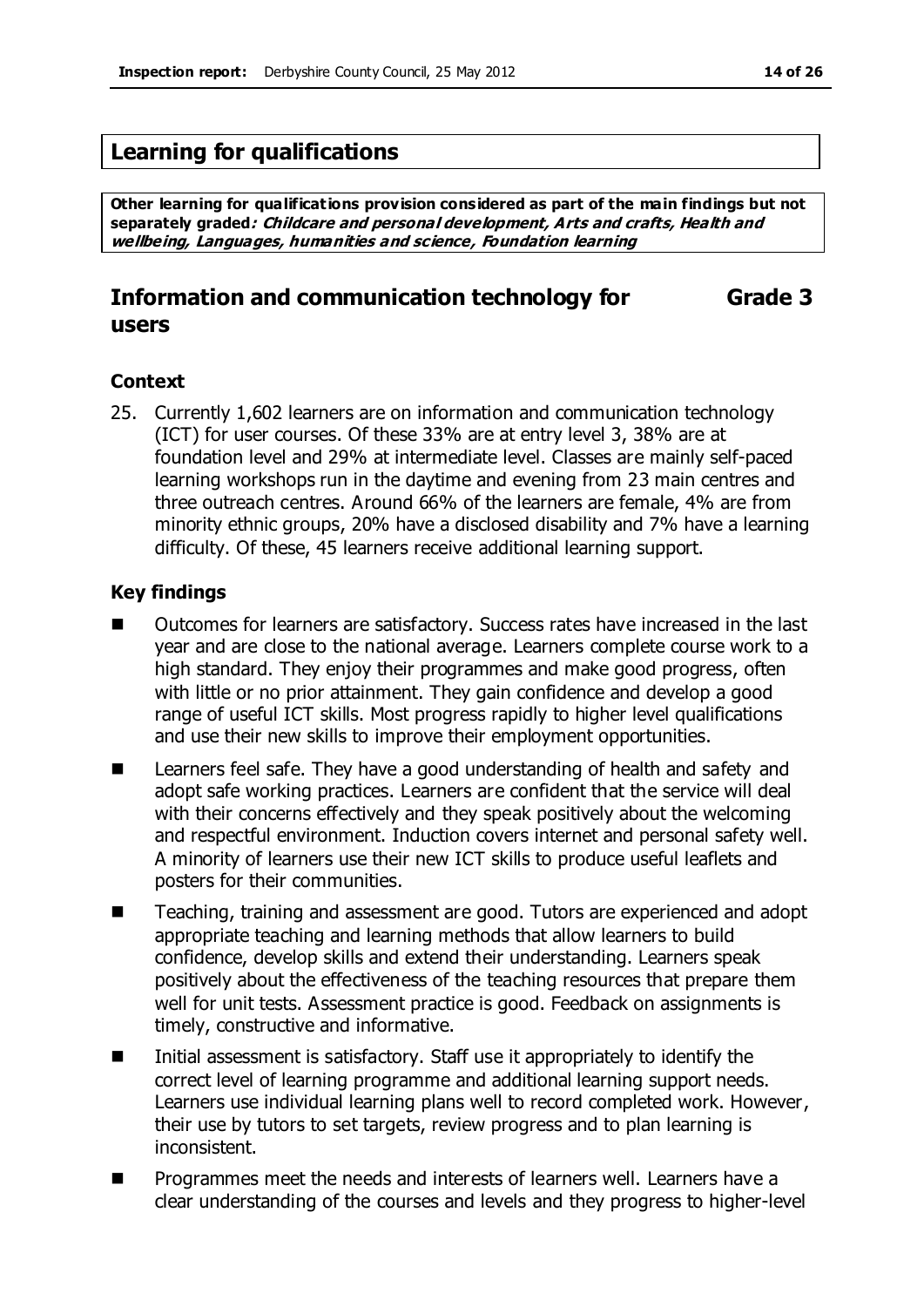courses well. An intensive programme provides learners with an increased range of additional learning opportunities. The ability to in-fill on courses provides learners with an effective way to complete units to suit individual needs. However, not all learners are aware of these options.

- Support for learners is very good. Its effectiveness ensures learners make good progress. Tutors build positive and productive relationships with learners and provide additional pastoral support. Tutors respond very quickly to learners requiring help. They record and monitor learners' retention effectively. Information, advice and guidance effectively provide learners with appropriate and relevant help during their studies.
- Safeguarding is good. All learners undertake comprehensive safeguarding and equality and diversity training during induction. Safety and safe working practices have a high priority. All staff have undertaken recent, relevant safeguarding training and they are knowledgeable about health and safety practices. However, equality and diversity themes are not always part of lesson plans and staff do not reinforce the topic after induction.
- Operational management is good. Managers support tutors well. Continuous professional development to update practice is effective. Observations of teaching are systematic and lead to improvement actions, which managers monitor well. Managers work hard to raise standards and improve outcomes for learners. Regular meetings are used to monitor effectively learners at risk. Tutors are highly motivated.
- Methods to engage users to promote improvements are appropriate. The service regularly seeks feedback from learners and tutors, which it uses well to improve provision and inform the quality improvement plan. Tutors are experienced and knowledgeable and the majority of centres provide learners with good quality learning.
- Self-assessment is well established and suitably inclusive. However, the selfassessment report does not provide a specific evaluation of the quality of the ICT user programmes. For example, the report and the quality assurance system failed to identify the inconsistent use of individual learning plans to monitor learners' progress.

- **Provide learners with a clearer understanding of their individual progress by** having clearer processes to set targets and the conducting of reviews by tutors.
- **IMPROVE LATTERS** Improve learners' understanding of equality and diversity throughout their programmes by using relevant every day experiences of this area.
- Ensure every learner has the same opportunity to meet their individual needs by making all of them aware of the programme options available.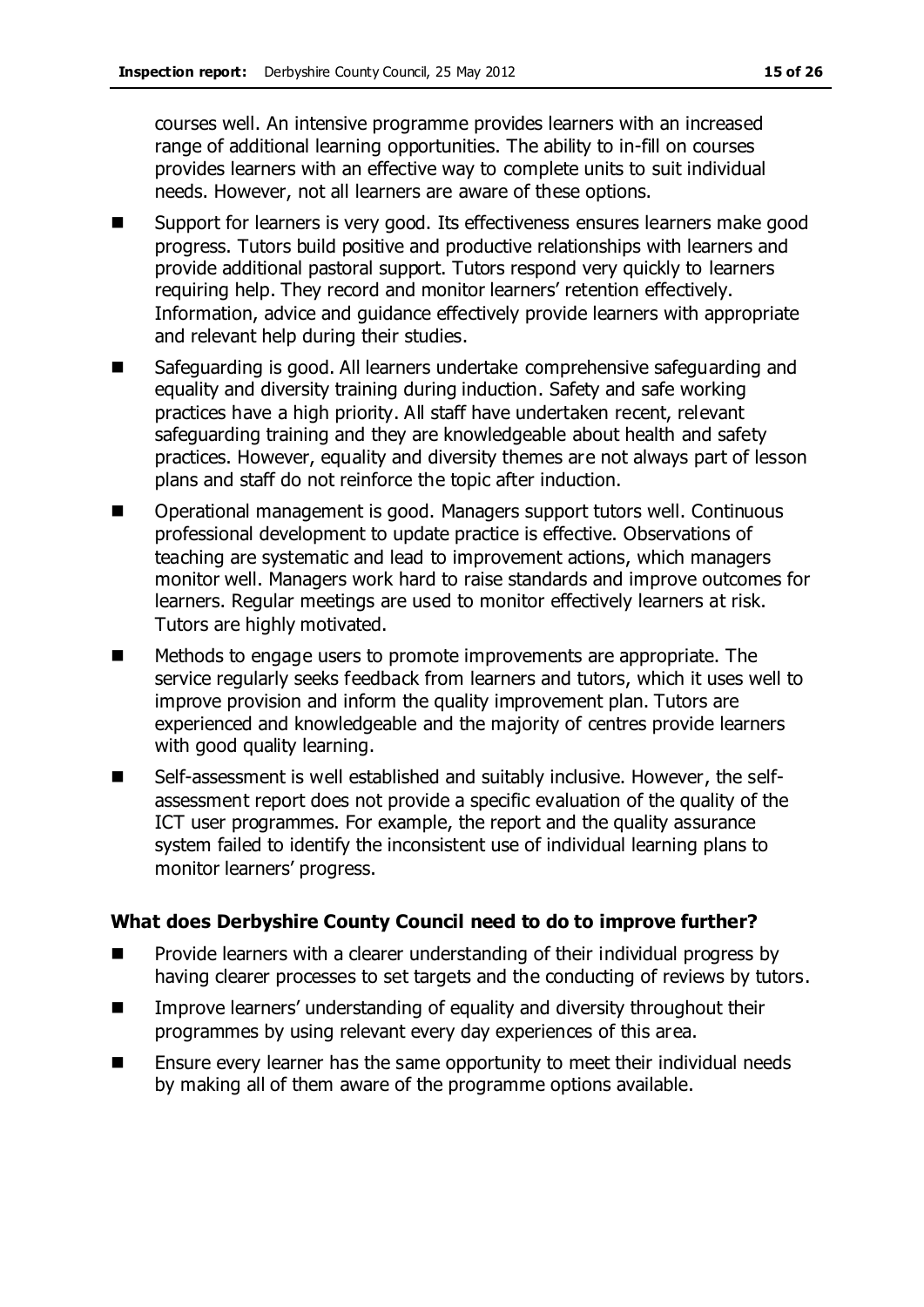# **Foundations for learning and life <b>Grade 2 Grade 2**

### **Context**

26. In the current year, literacy and numeracy programmes have 2608 enrolments. Around two thirds of learners are female and 10% are from minority ethnic groups. Some 22% of learners have declared a learning difficulty and/or disability. Learners undertake a variety of nationally recognised qualifications from entry to level 2. Some 65 tutors provide classes at 23 centres throughout the county.

- Outcomes for learners are satisfactory overall. At foundation and intermediate level, success rates are at or slightly above the national average. However, success rates for entry level programmes are below the national average and too many learners leave their programme early. Learners' attendance is satisfactory.
- Learners make good progress in achieving their learning goals. In addition to developing their literacy and numeracy skills well, learners improve their social skills and confidence. They apply their improved skills very effectively in their everyday lives. Most parents report greater confidence and ability in helping their children with schoolwork.
- Learners improve their economic and social well-being very effectively. Most progress to higher level literacy and numeracy programmes or to other courses provided by the service and its partners. Tutors place a strong focus on developing employability skills for all learners, particularly those who are job seekers, and ensuring that learning activities are relevant to work. Tutors are increasing the teaching of financial literacy to meet learners' needs.
- Teaching and learning are good. Tutors prepare lessons well and provide a variety of activities to meet the needs of the wide range of learners' abilities. They provide well-paced lessons mostly with the right level of challenge. Tutors use good questioning to make learners think for themselves and solve problems. Tutors monitor learners' progress in lessons well. Attendance during the inspection was low, which had a negative impact on group activities.
- Assessment is timely and fair. Tutors mark work promptly and give learners constructive feedback with areas for development. On occasions, tutors place too much stress on the use of practice test papers and worksheets, with an over emphasis on assessment.
- The provision is very effective in meeting the needs and interests of learners through the wide range and flexibility of programmes. Learners can begin programmes at any time during the year, and complete them at their own pace. Intensive summer schools are available at a minority of centres for learners who need to achieve a qualification quickly to enable them to access other further education opportunities or employment.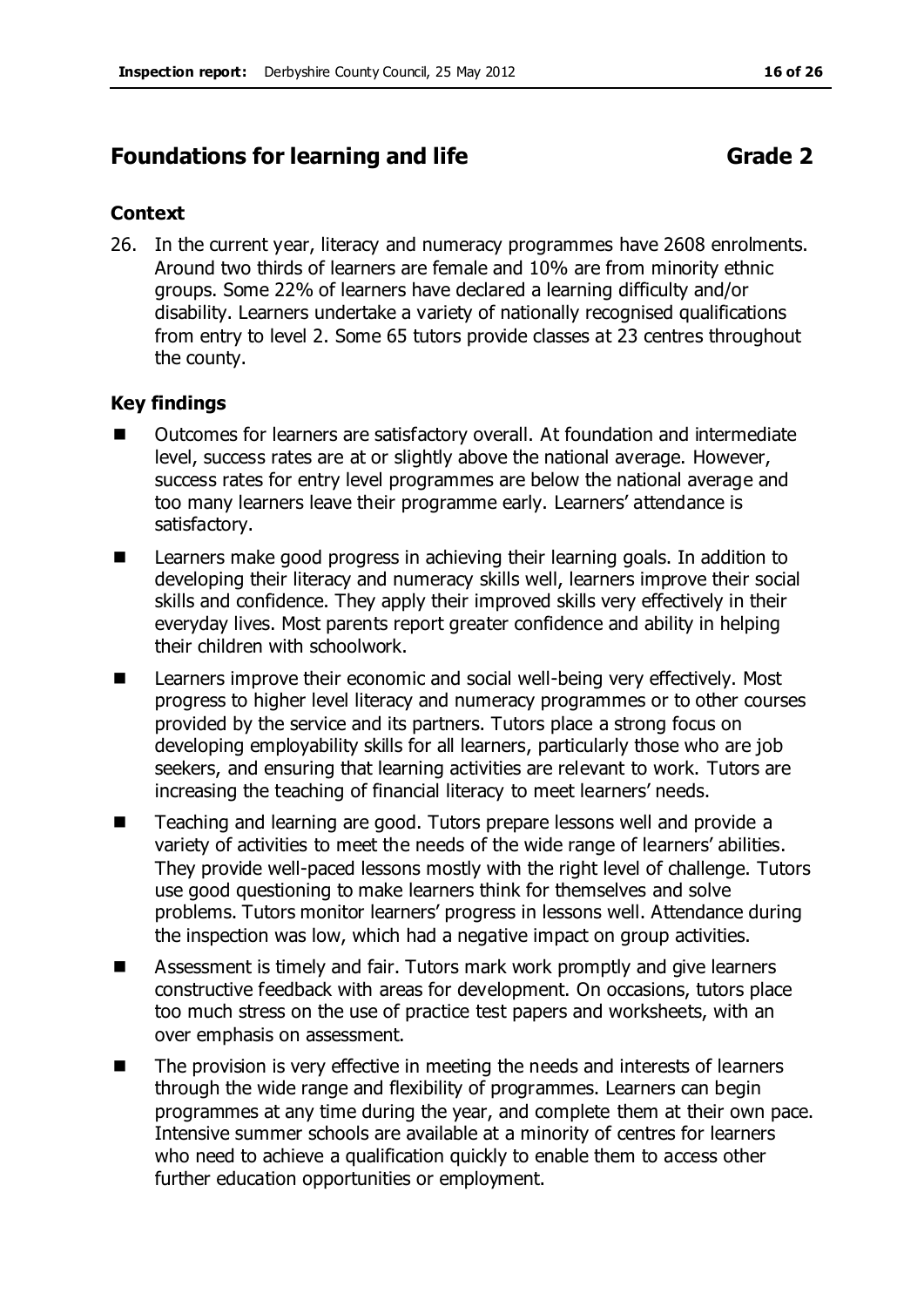- $\blacksquare$  The service uses partnerships with other agencies well to develop the provision and to engage hard-to-reach learners. For example, the service works closely with the probation service to provide programmes for young offenders. It also uses its links with children's centres and Primary Care Trusts to develop provision to meet the needs of specific groups of learners.
- Care, guidance and support for learners are good. The deployment of learning support assistants is very effective in classes. They provide good quality individual learning support. Staff use the background information on individuals' learning needs and personal circumstances well to plan and provide learning. Learners receive very effective information, advice and guidance for their next stage of their learning.
- **Deparational management is good. Clear direction is available on curriculum** development, including the introduction of functional skills. Regular staff meetings are very effective in sharing information and providing updates. Managers support tutors well and they benefit from a suitable programme of continuing professional development that is linked to the quality improvement plan.
- The promotion of equality, diversity and inclusion is good. The service is successful in engaging learners who have not previously participated in formal education or training. Tutors develop learners' understanding of equality and diversity effectively during learning sessions, such as in speaking and listening activities. However, equality and diversity is not sufficiently included in a minority of lesson plans. The service has slightly increased the proportion of male learners in the current year.
- Self-assessment and quality improvement planning are good. It involves all staff. Judgements in the self-assessment report broadly match those of inspectors. The quality improvement plan is effective. For example, management action has successfully increased the retention of entry level learners in 2010/11. Observation of teaching and learning is very effective in helping tutors improve and resolve areas of underperformance.

- **IMPROVE THE PROPORT INCOCO EXAMPLE 1** Improve the proportion of learners retained on their courses, particularly at entry level, by closer monitoring and follow-up of those not attending classes.
- Further improve the quality of teaching and learning by reducing tutors' reliance on handouts and the use of practice test papers. Share good practice in the use of innovative teaching methods and resources throughout the service.
- Better promote equality and diversity during classes by more focused planning and use of appropriate learning activities.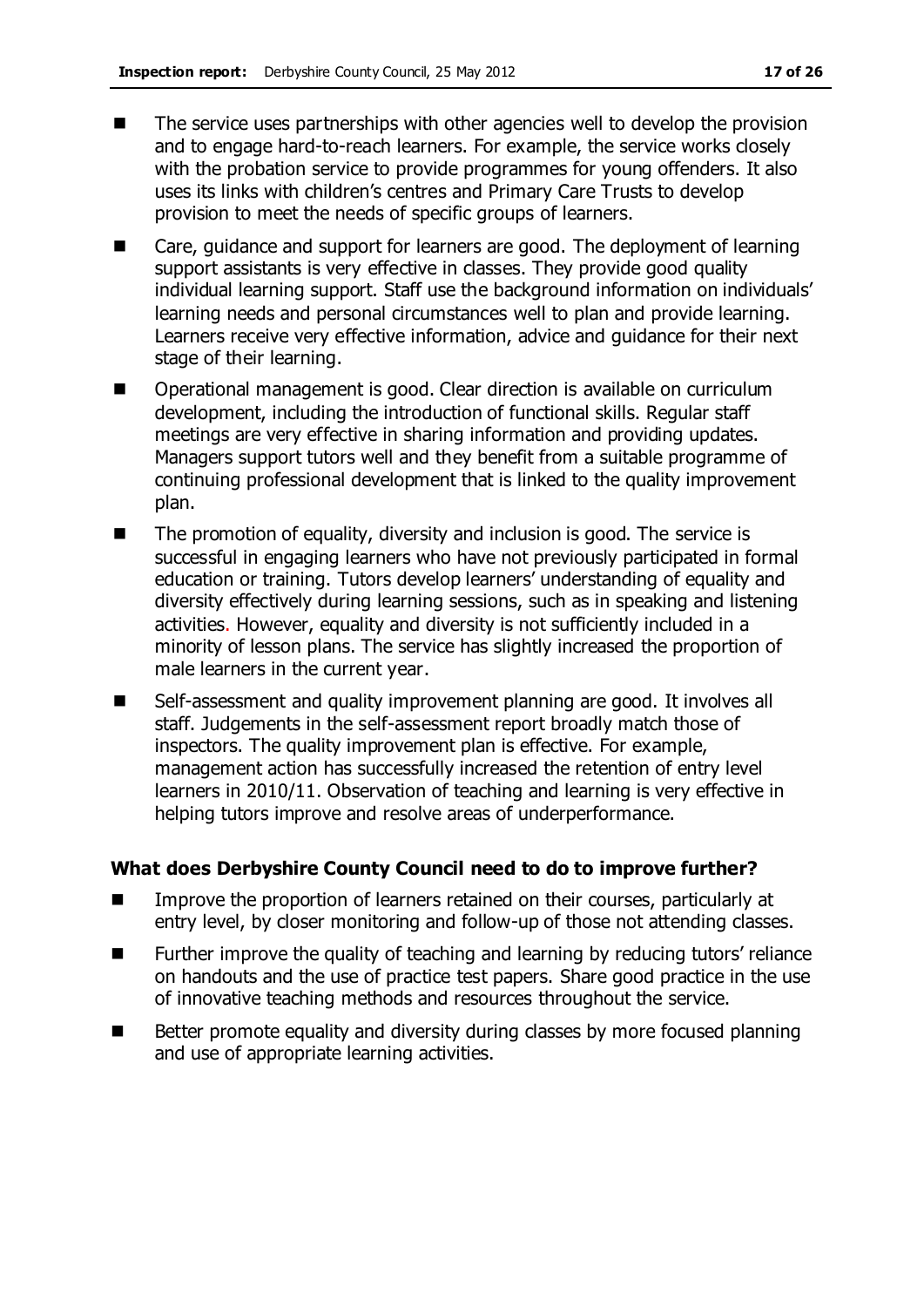# **Learning for social and personal development**

**Other social and personal development learning provision considered as part of the main findings but not separately graded: Childcare and personal development, ICT, Modern foreign languages, Humanities, Science, Business administration and law**

# **Sport leisure and recreation Grade 2**

### **Context**

27. The service offers mostly part-time non-accredited courses in sport and fitness at 37 venues across Derbyshire. Classes include yoga, Pilates, Tai Chi, keep fit, dancing and aerobics. Currently 88% of the 2,350 learners are female. Learners from a minority ethnic groups account for 4% of learners. Sessions generally last between one and two hours and courses for up to ten weeks. Currently 65 tutors provide courses supported by a team of three curriculum programme managers and support staff.

- Outcomes for learners are good and improving. They all enjoy their classes and a significant majority complete the course. Learners have good practical skills and make good progress relative to their starting points in achieving challenging personal targets. Attendance is satisfactory. Learners enjoy many physical benefits in the learning sessions, including improvements in cardiovascular and muscular fitness, and general health and well-being.
- Learners feel safe. Tutors complete health screening for learners and use it well to plan lessons. They adapt sessions to take account of learners' medical conditions enabling them to participate effectively and safely. They give a high priority to health and safety. All tutors have achieved the local authority safeguarding standard.
- **EXECUTE:** Learners are encouraged to make healthy choices alongside their chosen courses. They develop a good understanding of health and well-being issues. Tutors regularly promote the benefits of exercise in sessions and actively promote further learning. Learners aged over 50 and learners with chronic injuries particularly value the positive impact on their health and well-being, in helping them to stay fit and active.
- Teaching and learning are good. Learners show high levels of enthusiasm in sessions that are well planned, appropriately paced and sufficiently challenging for each individual. Tutors are highly skilled in differentiating activities, offering clear instructions and providing good demonstrations that help learners' correct performance. Assessment is good.
- The provision effectively meets the needs and interests of learners. A broad range of activities takes place in a variety of locations and different times of the day, enabling easy access for learners. The service plans courses to meet the needs and interests of vulnerable groups.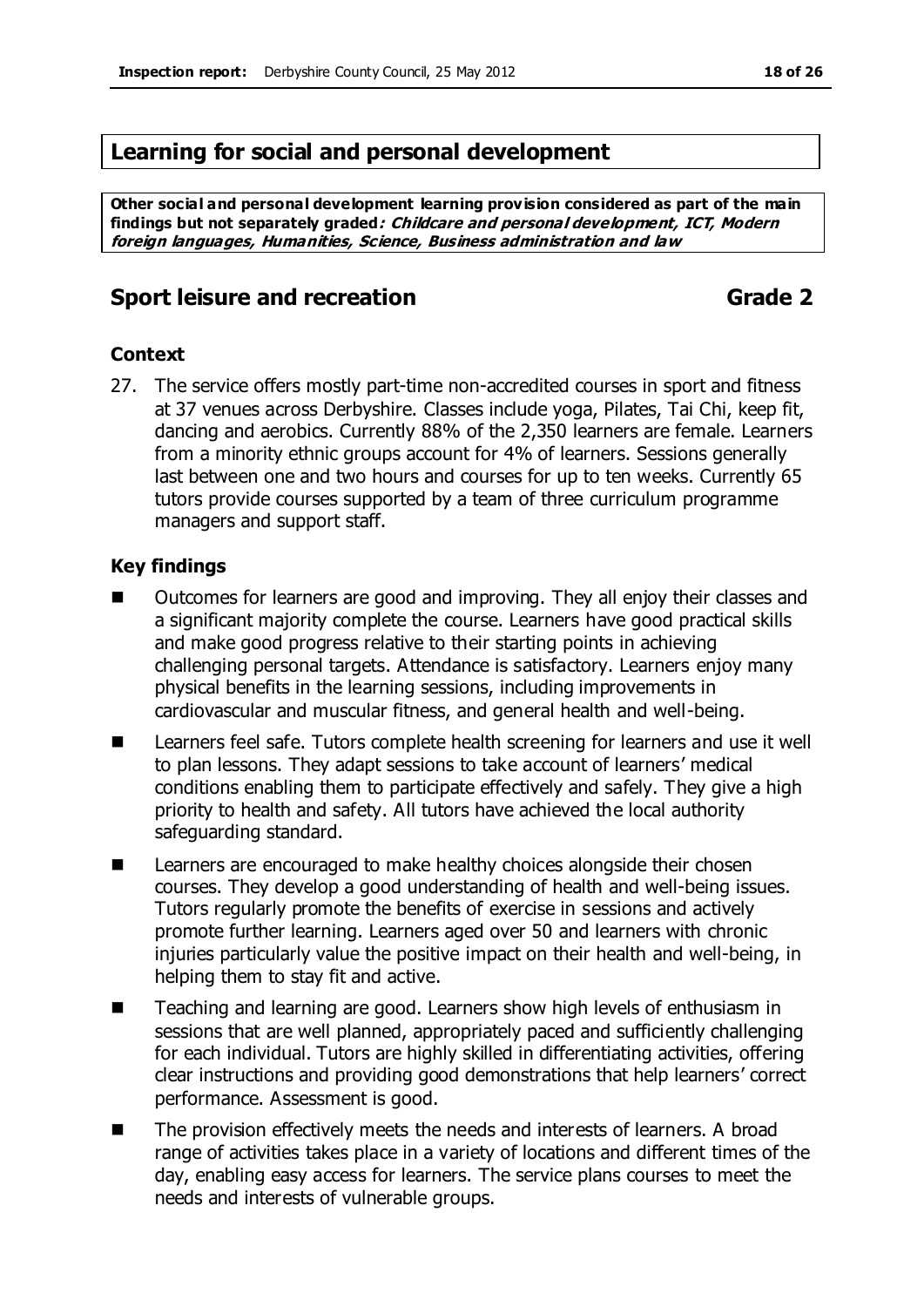- 
- **Partnerships are good. The service works closely with a wide range of partners** to secure additional premises across the region to extend its curriculum. It makes good use of other partnerships including local schools, community groups and mental health services, to recruit hard-to- reach learners.
- Care guidance and support for learners are good. The service provides learners with detailed information, guidance and advice on courses. Staff make good use of initial assessment to plan learning activities which take into account learners' abilities. The use of informal support for learners during sessions is particularly good.
- Curriculum management, including support and training for tutors, is particularly effective. Individual tutor's support and development has had a significant impact in raising the standard of teaching and learning. Tutors are highly motivated. Managers successfully promote and implement local and national priorities to the benefit of learners.
- Safeguarding arrangements are good. All learners are well protected. All staff have undertaken appropriate training. Vetting procedures are effective. All staff displayed a good knowledge and understanding of related issues.
- Equality and diversity are satisfactory. Marketing materials are appropriate. The number of female learners is high. The few male learners are fully included in sessions. The service takes good actions to support all learners, especially those with a declared disability. However, equality and diversity does not feature sufficiently in lesson planning and the majority of teaching staff have not attended appropriate up-date training.
- Engagement with users is good. All learners contribute to providing feedback to tutors following individual sessions, and to inform the end of course review. Formal feedback arrangements are effective and the learner voice arrangements are good. Area managers make good use of informal discussions with groups of learners. Managers are able to demonstrate how this affects strategic decisions about provision.
- Judgements in the self-assessment report are broadly accurate. The service makes good use of quality improvement plans to monitor progress. Tutors feel valued and included in self assessment. They receive clear feedback on actions for improvement and sharing of best practice. However, the self-assessment report covered more than one subject area, which made it difficult to identify judgements relating to sport and leisure.
- Value for money is good. The provider has effective processes for monitoring progress and evaluating performance. Outcomes are good and improving. Action planning is clear and focuses on issues identified during inspection. The service provides equipment for most lessons for those learners who cannot afford to purchase their own. A few rooms are too small for the number of learners, leading to overcrowding and insufficient interest in learning.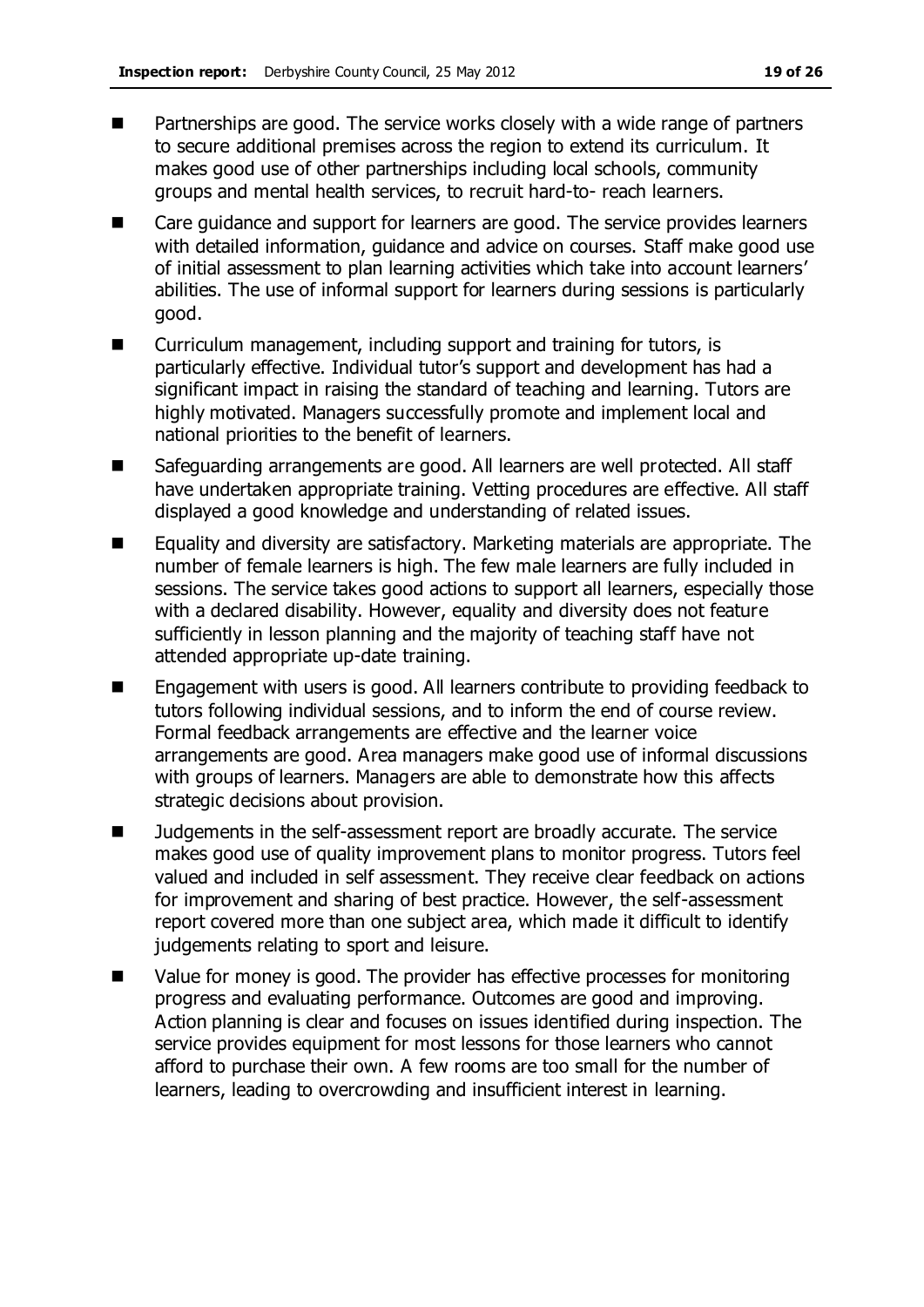- **IMPROVE THE PROMOTION IS EXAMORED EXAM** Improve the promotion of equality and diversity within sessions by ensuring all tutors attend and apply appropriate up-date equality and diversity training.
- Improve the quality of resources by ensuring that all accommodation used for the provision of courses is reviewed and alternative resources are found or class sizes are adjusted to ensure that rooms are fit for purpose.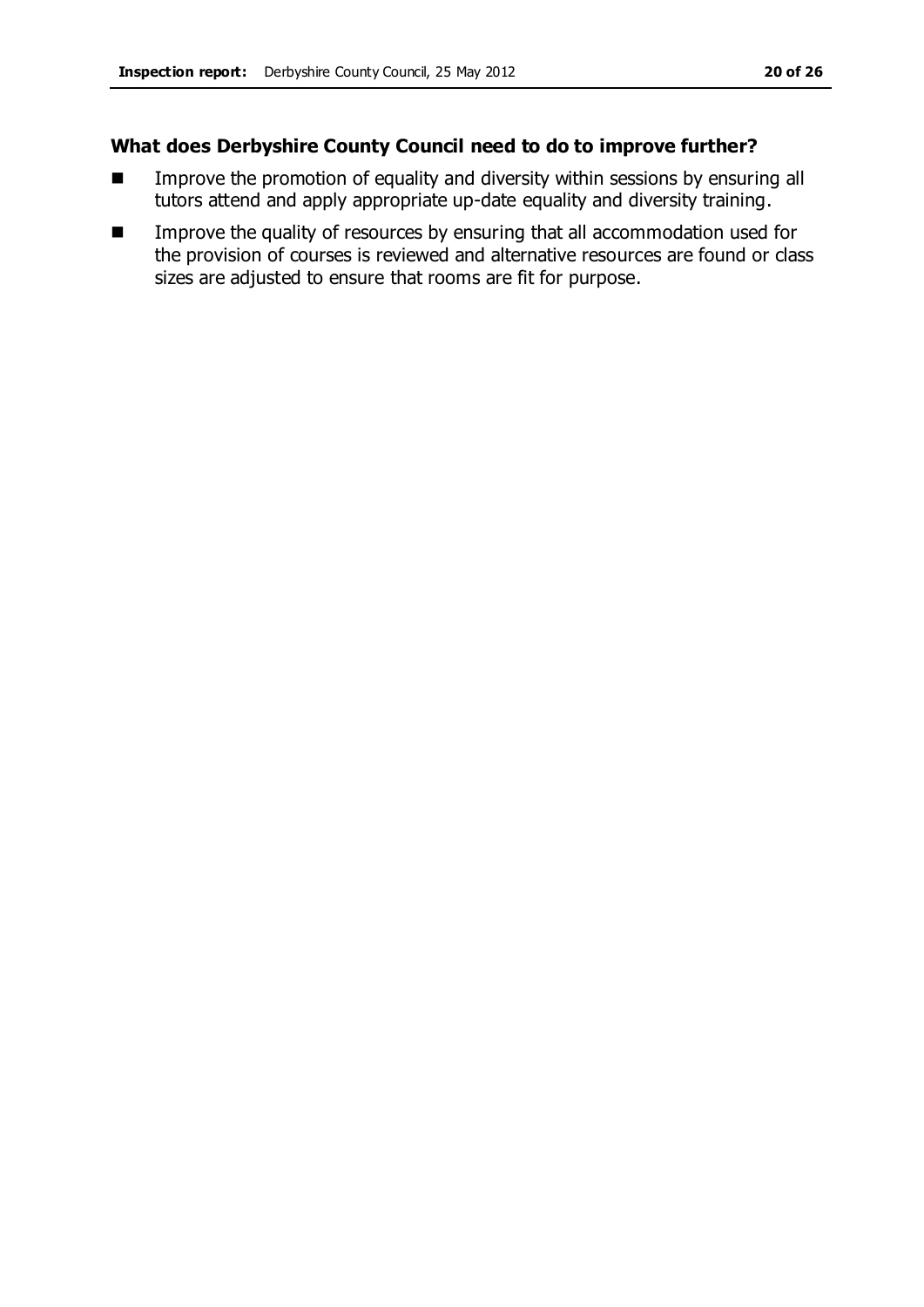# **Crafts, creative arts and design <b>Grade 2** Grade 2

### **Context**

28. Currently, of the 761 learners on 81 part-time non-accredited courses, 654 were female. Some 150 of these learners are new to the service. The provision is available at community sites and outreach venues. Most courses run initially for 10 weeks, mainly two-hour sessions. Some 38 teachers provide courses. A curriculum group leader and a team of curriculum programme managers are responsible for provision.

- Outcomes for learners are good. Success rates overall on the arts and craft courses are high, with very high retention. The tracking and monitoring of progress is robust, with clearly set group objectives. However not all teachers adequately record individual targets, or incorporate learning points into individual project work. The individual achievement threshold lacks challenge at 60%, and is lower than the equivalent minimum levels of performance on vocational courses.
- Learners attain good health and social benefits from engagement in class activities. Learners greatly value their classes, making great personal effort to attend, in some cases facing debilitating illness, because the courses give them a sense of selfworth.
- The standard of learners' art and craft work is good. Learners pay close attention to detail on both large and small scale pieces, with those in the better classes clearly acquiring and developing their technical and creative skills well. In the minority of classes, learners' progress is slow and tutors do little to challenge or extend the learning.
- Learners feel safe, and adopt safe working practices within their classes. Learners are clear on their responsibilities to work safely, and provide their own personal protective equipment where required. However, safeguarding is not reinforced during sessions although teachers do cover this during class inductions.
- Teaching and learning are good. In the better sessions teachers use challenging activities to extend learning. Learners confidently participate and explain their understanding of key concepts, and implement learned and developing skills independently. In the less successful sessions, teachers do not sufficiently stretch and challenge learners, which is reflected in some poor lesson planning.
- Assessment is satisfactory overall. In most cases staff record learners' progress comprehensively. A thorough commitment to a robust, moderated and reviewed process for recognising and recording achievement for non-accredited learning ensures achievement data is broadly reliable on these non-vocational programmes. However, the implementation of this process across the service is inconsistent.
- The breadth of the provision is good. The range of courses on offer meets the needs and interests of the local communities well. Courses exceed the normal expectation for similar providers and include a diverse offer such as wrought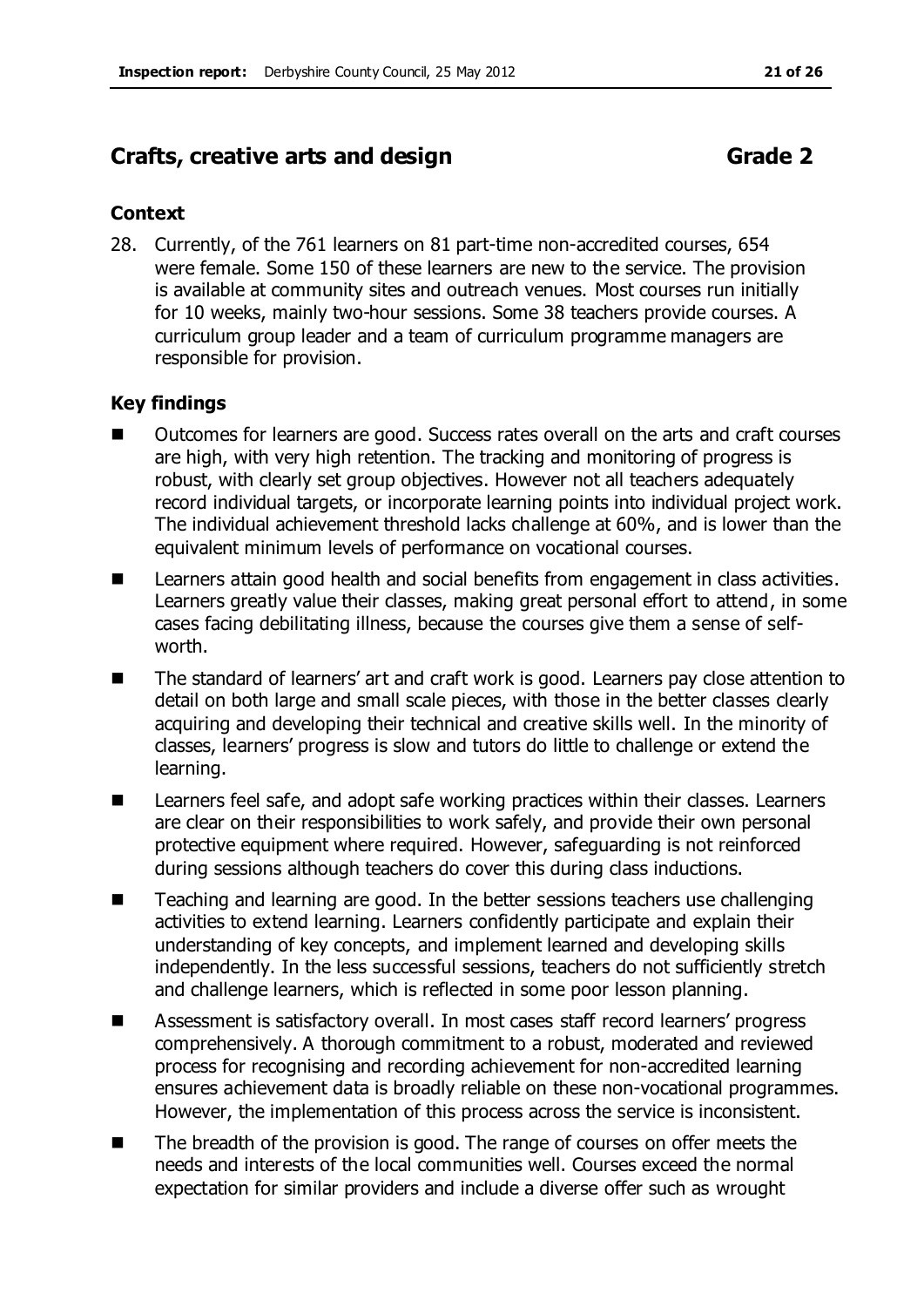ironwork, lace making and pottery as well as courses that provide education for sustainable development. A minority of sessions, for some specialist areas, are too short to maximise the learning and opportunities for progression are limited.

- In-class support is good overall, with a few areas for improvement. In the better sessions, teachers provide valuable, focused guidance to learners and inform them of local exhibitions and points of interest. Learners adequately access pre-course information, but too much time with enrolments in the first session of courses, results in teachers having insufficient information to plan specific support for those with additional learning needs effectively.
- Curriculum management is good. Managers support teachers effectively. Communication is good, although attendance at tutor meetings is low. Managers have involved staff in curriculum development to support planning for the next year, and in how to continue to provide good value for money. However, tutors do not regularly receive sufficient information about learners with specific individual needs. A few teachers do not have sufficient access to their managers.
- Equality and diversity are satisfactory. Most staff have undertaken relevant training. No recruitment targets have been set for under-represented groups and their engagement is low. At inspection, male enrolments were low at 14%, with enrolment of learners from minority ethnic groups also low at 3%. Managers have taken action for 2012/13, but it is too early to judge impact.
- Quality improvement is good. A robust, well-moderated observation of teaching and learning scheme is in place. Staff undertake a range of internal development opportunities throughout the year, although the link to action points from classroom observations is not strong. Self-assessment is broadly accurate, and is mostly an inclusive process. However, target setting for recruitment, retention and success is underdeveloped, making improvement measures difficult to evaluate.

- Ensure that the definition of achievement used by the service is based upon a level of challenge to learners that is comparable to vocational courses.
- Evaluate the impact of quality improvement and equality and diversity actions by setting and monitoring challenging targets for retention, success rates and the recruitment of learners from under-represented groups.
- Provide pre-course information on learners to teaching staff where there are particular needs to ensure teachers manage and can plan more effectively to support all learners.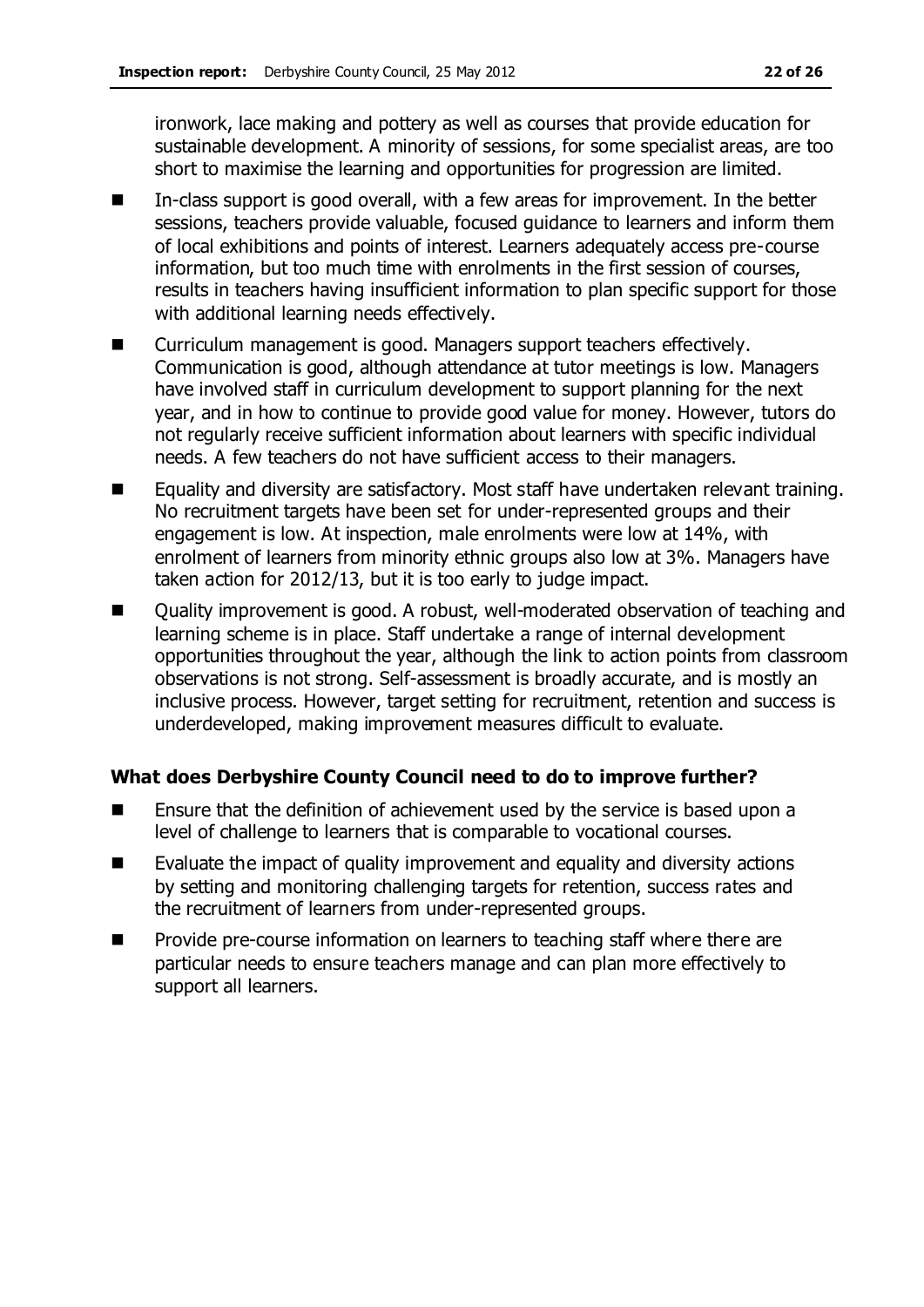# **Family learning Grade 2**

#### **Context**

29. Currently 274 parents and carers attend 24 wider family learning (WFL) and 12 family literacy, language and numeracy (FLLN) courses. The programmes vary from short 12-hour taster programmes to intensive FLLN provision. Most learners live in areas of high deprivation. Some 12% are male and 7% from minority ethnic groups. In 2010/11, 363 learners took part in FLLN courses and 1312 attended WFL courses. Approximately 20% of courses offer external accreditation.

- Outcomes for learners are good. Success rates are high for learners on FLLN and WFL programmes and most achieve their personal and learning goals. A significant minority of learners on FLLN courses gain confidence and skills to undertake and achieve national literacy or numeracy qualifications at foundation or intermediate level. Attendance rates are satisfactory.
- Learners enjoy learning and significantly develop their confidence, self-esteem and personal motivation. They increase their understanding of how children learn and enjoy working alongside them in a range of differing activities such as crafts, cookery and developing story sacks for reading. Learners apply their newly acquired skills well to improve family relationships and support more confidently their children's learning.
- Many learners are inspired by their experience to continue their studies, often with a view to entering employment. Approximately 25% of learners in 2010/11 are now attending other courses run by the service. One project in an area of deprivation is training local parent volunteers in interview techniques to work with local families to identify via questionnaires the best ways of re-engaging other disaffected families into literacy learning.
- Enthusiastic, experienced tutors plan learning sessions well. Learners work successfully in pairs and groups to explore ideas and practise new skills. In less effective sessions, tutors do not always meet individual learning needs sufficiently or provide adequate challenge for learners that are more able. They rely on a narrow range of group learning activities and range of resources. In a minority of sessions, the cramped accommodation hinders practical activities.
- The monitoring of learners' progress and achievement is good. Learners are fully involved in negotiating personal and group targets. They learn to evaluate and record their own progress and achievements effectively and work well with their children in intergenerational courses to reflect on their shared learning.
- $\blacksquare$  Targeting of the provision is highly effective and meets the needs and interests of disadvantaged communities well. Learners benefit from very well designed, customised first step learning opportunities in response to partners' requests in non-threatening welcoming local venues. The provision effectively promotes community cohesion.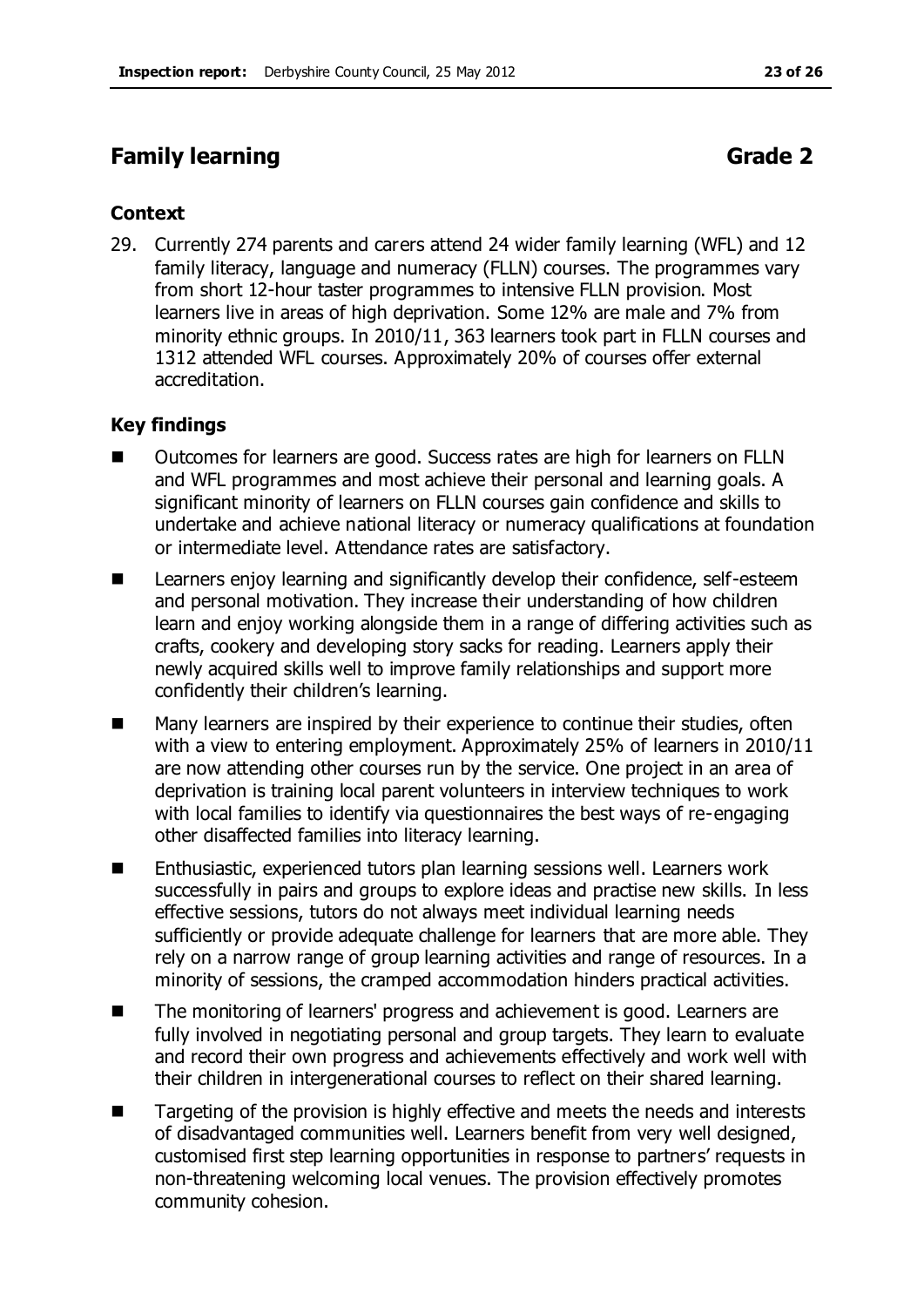- **Partnership working is outstanding in identifying and responding to families'** needs. The service works closely with health, social, and educational services to target engage and support families with the greatest needs. Tutor development workers (TDWs) use a highly effective multi-agency approach to attract additional funding for innovative projects and share agency expertise to enhance the learning environment.
- Guidance and support are good. Tutors quickly develop good relationships with learners and build their confidence through praise and constructive feedback. Tutors are flexible, supportive and resolve sensitive personal issues effectively. Close liaison and referrals between other agencies provide good additional support for learners. Specialist information and guidance advisers give good group and individual counselling on progression opportunities.
- The service has a clear positive strategy to meet local and national targets and uses a wide range of funding streams to target those with the greatest needs. TDWs work very effectively with other agencies to involve new learners, develop the curriculum and design collaborative projects to respond to specific, identified needs learner groups. Tutors and TDWs meet regularly to share good practice.
- Social inclusion and the promotion of equality and diversity are good. The targeting of at risk families and under-represented groups is very successful. Family learning provision significantly narrows the achievement gap of disengaged learners. Some 60% of new learners have joined the provision in the current year. However, tutors do not pay sufficient attention to promoting learners' understanding and awareness of equality and diversity in lessons.
- Quality improvement is thorough, developmental and supportive. Staff review and improve courses making good use of learners' and partners' feedback. Selfassessment is broadly accurate. Observation of teaching and learning is satisfactory. However, observers do not focus sufficiently on learning. The service does not use data sufficiently well to identify trends and set challenging targets for learners' outcomes, attendance and progression.

- More fully meet the individual skills needs of all learners through use of a wider range of learning and feedback strategies.
- Further improve the quality of the learning experience through more effective use of learning resources and appropriate accommodation for all sessions.
- **IMPROVE LATTERS** Improve learners' attendance and progression rates by setting and monitoring challenging targets.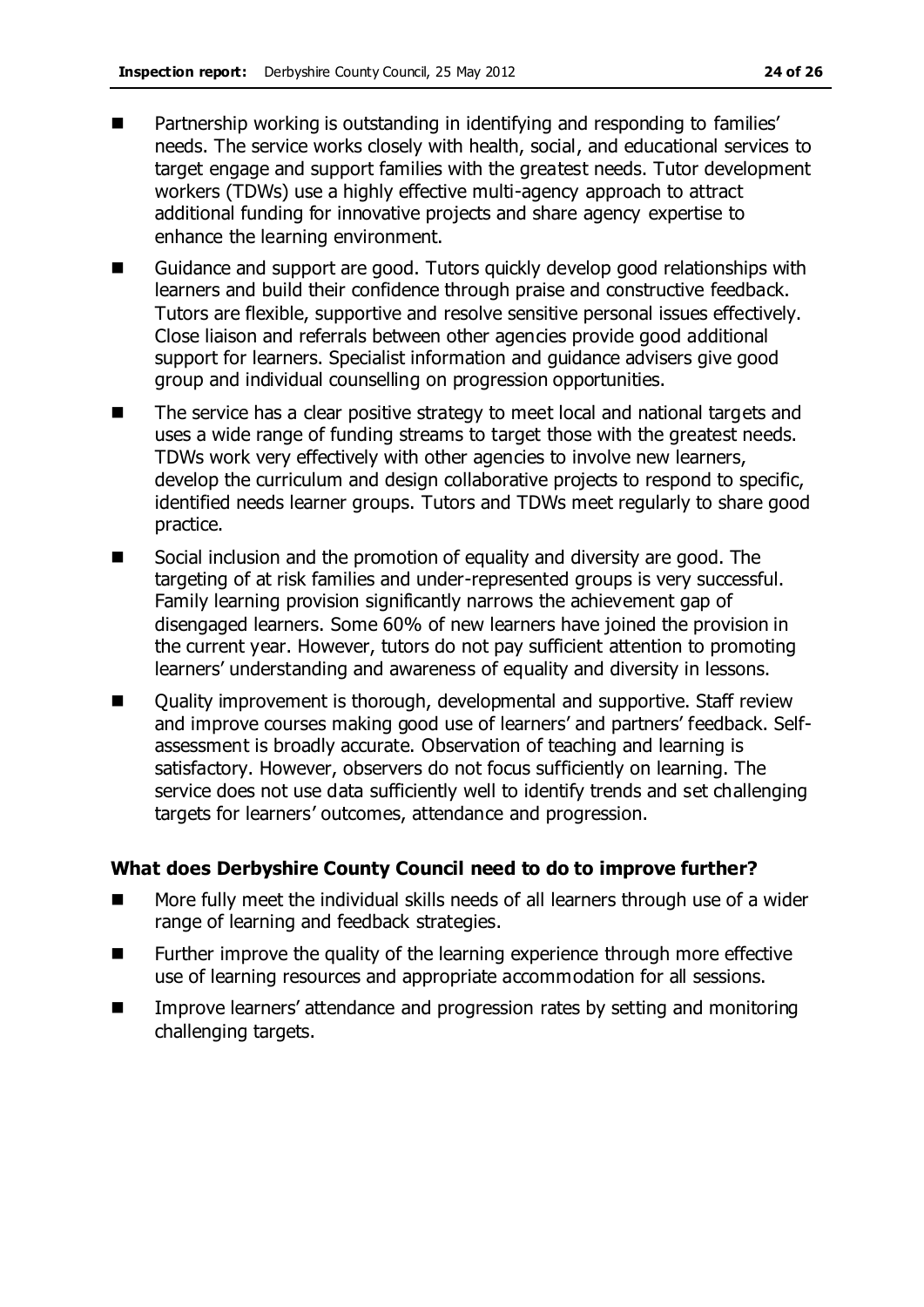# **Information about the inspection**

- 30. Three of Her Majesty's Inspectors (HMI) and five additional inspectors, assisted by the one of the provider's adult community education officers as nominee, carried out the inspection. Inspectors also took account of the provider's most recent self-assessment report and development plans, comments from the funding body, the previous inspection report, reports from the inspectorate's monitoring visit and data on learners and their achievement over the period since the previous inspection.
- 31. Inspectors used group and individual interviews, telephone calls and emails to gather the views of learners. They looked at questionnaires learners and employers had completed on behalf of the provider. They also visited learning sessions, assessments and progress reviews. Inspectors collected evidence from programmes in each of the subjects the provider offers.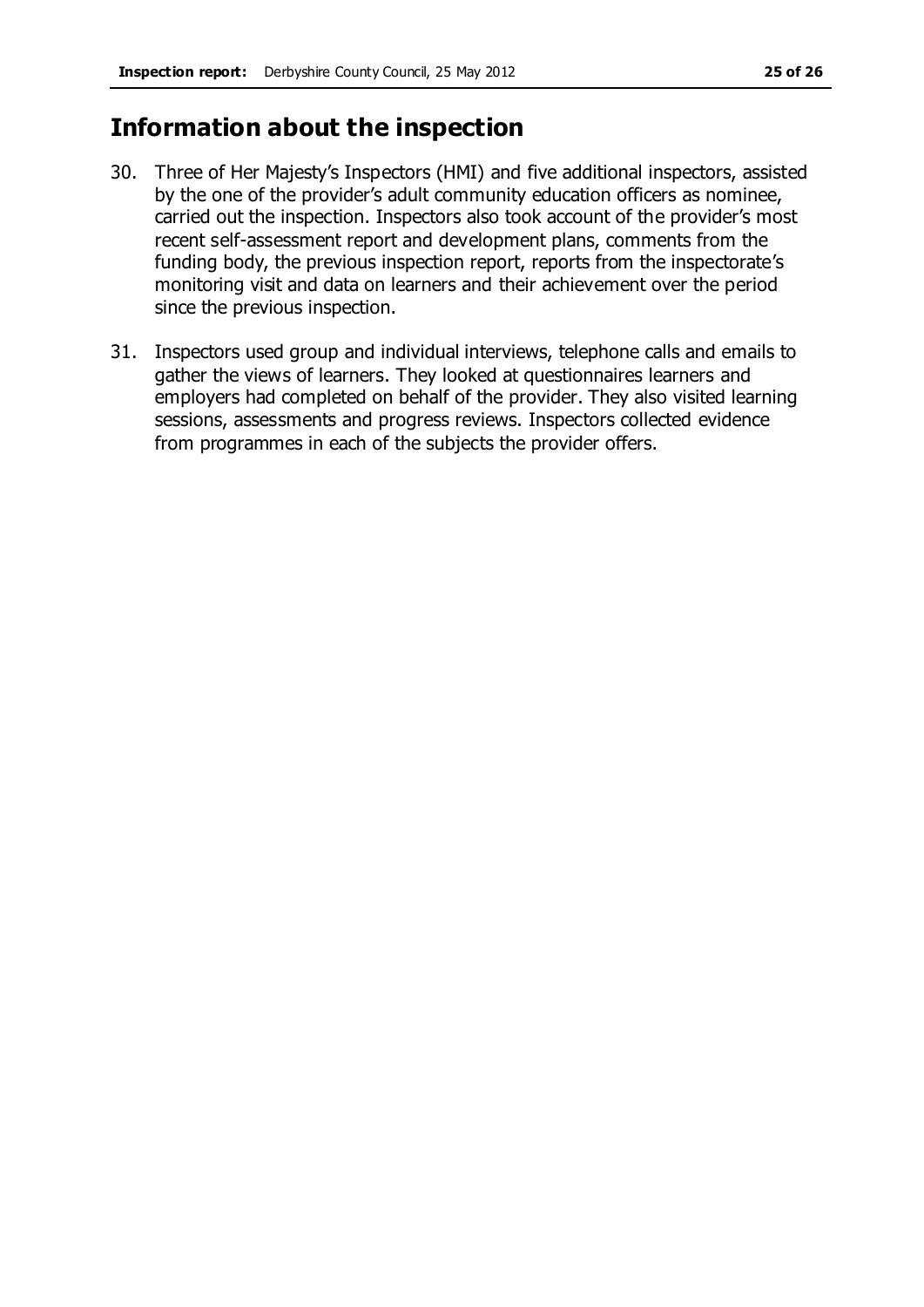#### **Record of Main Findings (RMF)**

#### **Derbyshire County Council**

**Learning types: 14-16:** Young apprenticeships; Diplomas; **16-18 Learner responsive:** FE full- and part-time courses, Foundation learning tier, including Entry to Employment; **19+ responsive:** FE full- and part-time courses; **Employer responsive:** Train to Gain, apprenticeships. **Social and personal development:** all adult safeguarded provision

| Grades using the 4 point scale<br>1: Outstanding; 2: Good;<br>3: Satisfactory; 4: Inadequate                                        | <b>Dverall</b> | <b>axisuodsa</b> .<br>Learner<br>$19+$ | responsiv<br>Employer | Social and<br>personal<br>development |
|-------------------------------------------------------------------------------------------------------------------------------------|----------------|----------------------------------------|-----------------------|---------------------------------------|
| Approximate number of enrolled learners                                                                                             |                |                                        |                       |                                       |
| Full-time learners                                                                                                                  | 280            | 0                                      | 280                   | 0                                     |
| Part-time learners                                                                                                                  | 13,650         | 5,100                                  | $\mathbf{0}$          | 8,550                                 |
| <b>Overall effectiveness</b>                                                                                                        | $\overline{2}$ | $\overline{2}$                         | $\overline{2}$        | $\overline{2}$                        |
| Capacity to improve                                                                                                                 | $\mathbf{2}$   |                                        |                       |                                       |
| <b>Outcomes for learners</b>                                                                                                        | $\mathbf{2}$   | $\overline{2}$                         | $\overline{2}$        | $\overline{2}$                        |
| How well do learners achieve and enjoy their learning?                                                                              | 2              |                                        |                       |                                       |
| How well do learners attain their learning goals?                                                                                   | 3              |                                        |                       |                                       |
| How well do learners progress?                                                                                                      | 2              |                                        |                       |                                       |
| How well do learners improve their economic and social well-<br>being through learning and development?                             | 2              |                                        |                       |                                       |
| Do learners feel safe?                                                                                                              | $\overline{2}$ |                                        |                       |                                       |
| Are learners able to make informed choices about their own<br>health and well being?*                                               | 2              |                                        |                       |                                       |
| How well do learners make a positive contribution to the<br>$communk$ ?*                                                            | 2              |                                        |                       |                                       |
| <b>Quality of provision</b>                                                                                                         | $\overline{2}$ | $\overline{2}$                         | $\overline{2}$        | $\overline{2}$                        |
| How effectively do teaching, training and assessment support<br>learning and development?                                           | $\overline{2}$ |                                        |                       |                                       |
| How effectively does the provision meet the needs and interests<br>of users?                                                        | $\overline{2}$ |                                        |                       |                                       |
| How well do partnerships with schools, employers, community<br>groups and others lead to benefits for learners?                     | $\overline{2}$ |                                        |                       |                                       |
| How effective are the care, guidance and support learners<br>receive in helping them to achieve?                                    | 2              |                                        |                       |                                       |
| <b>Leadership and management</b>                                                                                                    | $\overline{2}$ | $\overline{2}$                         | $\overline{2}$        | $\overline{2}$                        |
| How effectively do leaders and managers raise expectations and<br>promote ambition throughout the organisation?                     | 2              |                                        |                       |                                       |
| How effectively do governors and supervisory bodies provide<br>leadership, direction and challenge?*                                | 2              |                                        |                       |                                       |
| How effectively does the provider promote the safeguarding of<br>learners?                                                          | $\overline{2}$ |                                        |                       |                                       |
| How effectively does the provider actively promote equality and<br>diversity, tackle discrimination and narrow the achievement gap? | 3              |                                        |                       |                                       |
| How effectively does the provider engage with users to support<br>and promote improvement?                                          | 2              |                                        |                       |                                       |
| How effectively does self-assessment improve the quality of the<br>provision and outcomes for learners?                             | 2              |                                        |                       |                                       |
| How efficiently and effectively does the provider use its available<br>resources to secure value for money?                         | $\overline{2}$ |                                        |                       |                                       |

\*where applicable to the type of provision